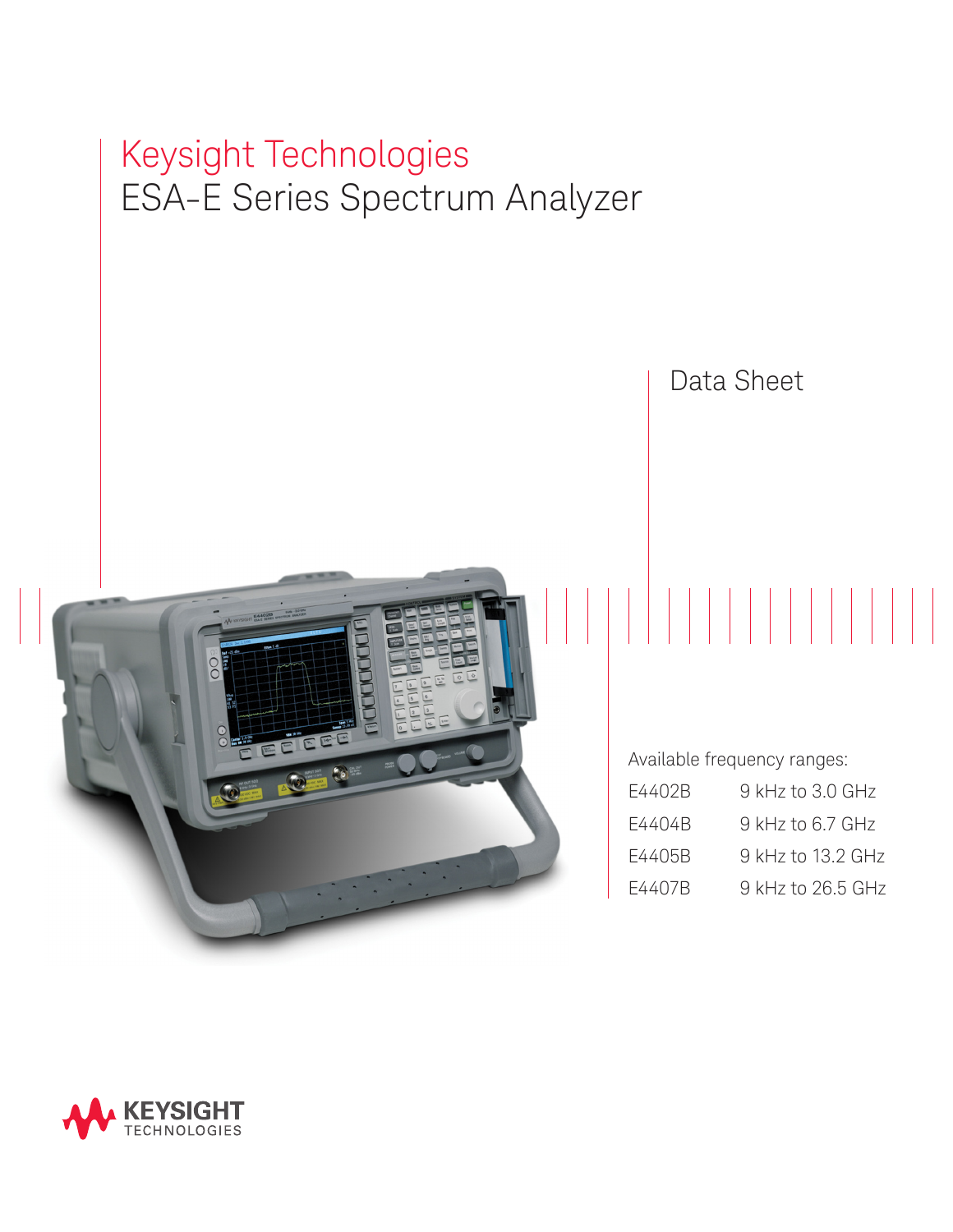# 

# Introduction

Customers wanting to take advantage of the ESA flexibility, but who need a faster analyzer for the manufacturing line, or connectivity to LAN/USB in addition to GPIB, or want to do in depth signal analysis with 89600 VSA software, will benefit from the Keysight Technologies, Inc. EXA signal analyzer. For comparison convenience, the EXA specifications are shown in this ESA-E data sheet.

Customers looking for a general-purpose spectrum analyzer will appreciate the flexibility of the Keysight ESA-E Series spectrum analyzer, which can be used for a wide range of applications from aerospace and defense to the manufacturing line. With express analyzer configurations (STD/STG/COM), customers will benefit from faster delivery and its price advantage.

# Table of Contents

- Definition of Specifications
- ESA-E Express Analyzer
- Options
- Frequency Specifications
- Amplitude Specifications
- Tracking Generator
- Quasi-Peak Detector
- General Specifications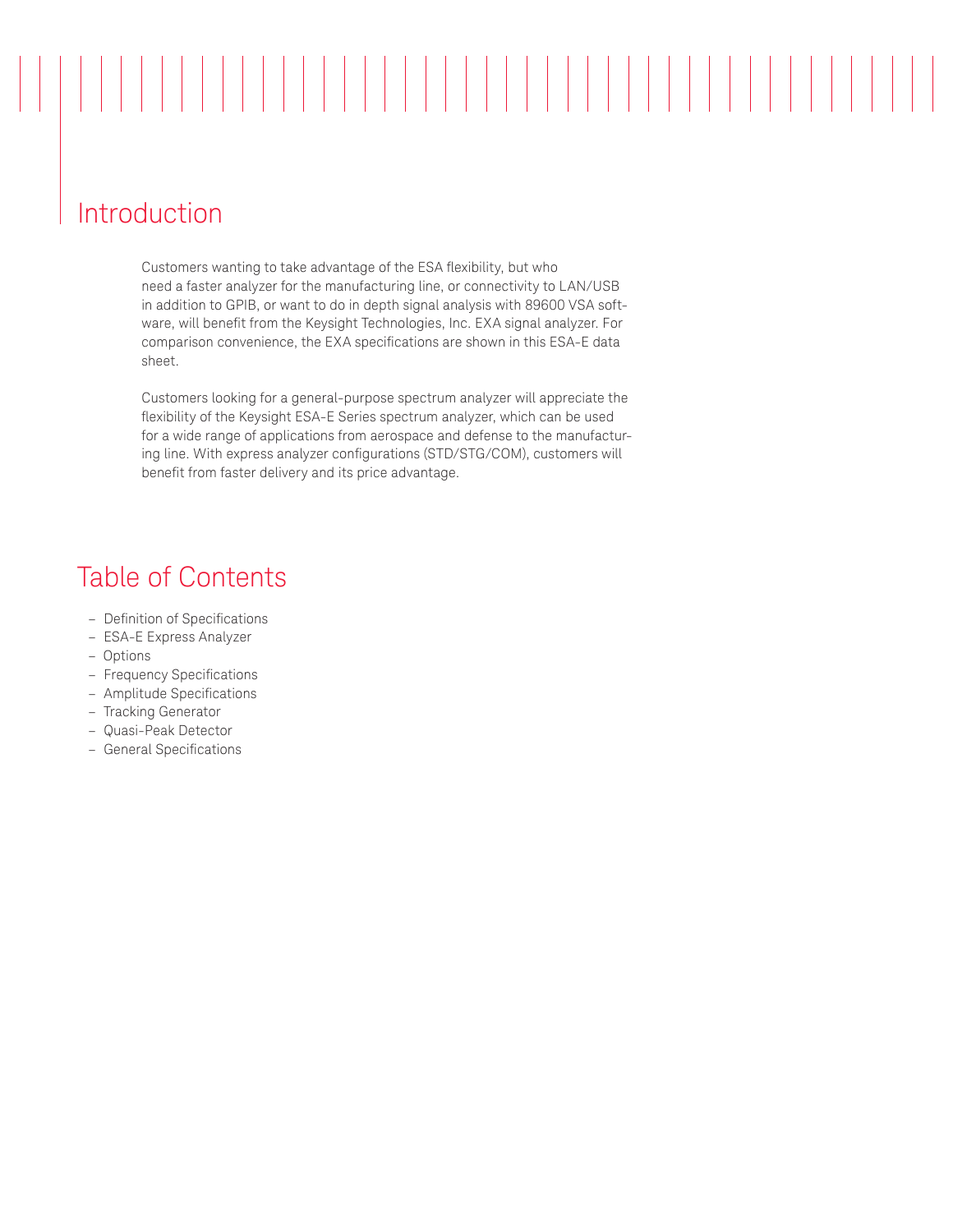### Definition of **Specifications**

The ESA-E Series spectrum analyzers are tested to ensure they will meet their warranted performance. Unless otherwise stated, all specifications are valid over 0 to 55 °C. Supplemental characteristics, shown in italics, are intended to provide additional information that is useful in using the instrument. These typical (expected) or nominal performance parameters are not warranted but represent performance that 80 percent of the units tested exhibit with 95 percent confidence at room temperature (20 to 30 °C). This data sheet is intended as a quick reference to ESA-E spectrum analyzer specifications, and is by no means complete.

## ESA-E Express Analyzer Options

The ESA-E Series spectrum analyzers have three express analyzer options: STD, STG, and COM.

ESA standard express analyzers (STD/ STG): All standard express analyzers include fast time domain sweep, FM demodulation, and GPIB connection. To add the functionality of a tracking generator, only available on the ESA, order the STG option.

ESA communication express analyzers (COM): The ESA communication analyzer includes many additional options required to demodulate select wireless standards.

The EXA X-Series signal analyzer is a great alternative to the ESA-COM express analyzer. All demodulation hardware and speed advantages are standard. In addition, the EXA can run the 89600 VSA software internally to demodulate even the most difficult wireless signals. For a lower cost VSA alternative, many customers are now using the N9064A VXA measurement application for their remote demodulation needs with SCPI programming. The N9064A is only available on the X-Series signal analyzers and is not offered on the ESA spectrum analyzer.

This data sheet is a summary of the complete specifications and conditions, which are available in their entirety in the ESA Specification Guide and EXA Specification Guide. Each of these guides can be found online at www.keysight.com by searching for their respective publication numbers: E4401-90490 or N9010-90012.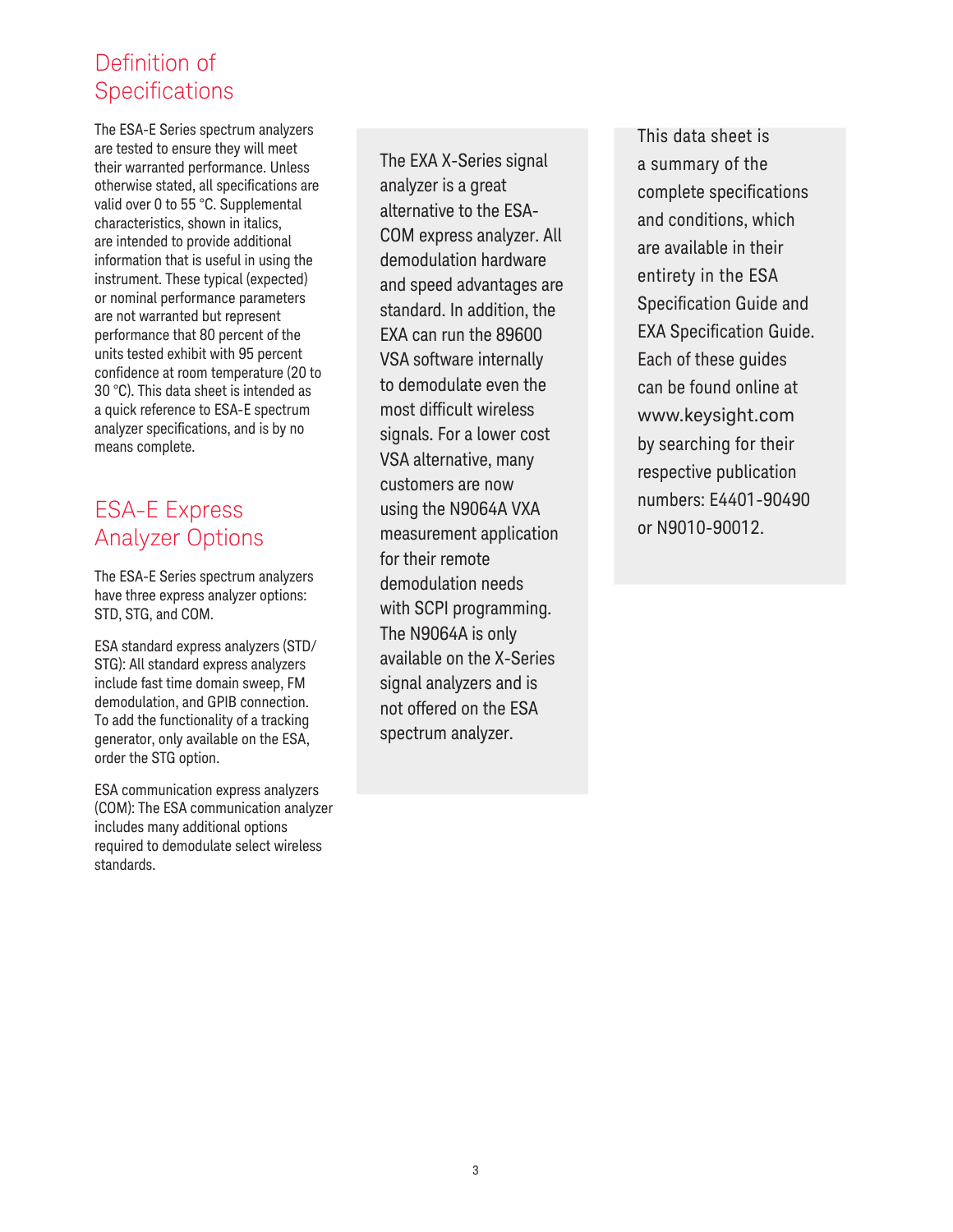# Frequency Specifications

| ESA-E spectrum analyzer |           | EXA signal analyzer<br>(Comparable model number) |            |
|-------------------------|-----------|--------------------------------------------------|------------|
| Frequency range         | Model     | Frequency range                                  | Model      |
| 9 kHz to 3.0 GHz        | F4402B    | 10 Hz to 3.6 GHz                                 | N9010A-503 |
| 9 kHz to 6.7 GHz        | F4404B    | 10 Hz to 7.0 GHz                                 | N9010A-507 |
| 9 kHz to 13.2 GHz       | F4405B    | 10 Hz to 13.6 GHz                                | N9010A-513 |
| 9 kHz to 26.5 GHz       | F4407B    | 10 Hz to 26.5 GHz                                | N9010A-526 |
|                         | <b>NA</b> | 10 Hz to 32.0 GHz                                | N9010A-532 |
|                         | <b>NA</b> | 10 Hz to 44.0 GHz                                | N9010A-544 |

#### **Band break**

| ESA-E spectrum analyzer |                | EXA signal analyzer                     |                  |             |                                 |                                         |
|-------------------------|----------------|-----------------------------------------|------------------|-------------|---------------------------------|-----------------------------------------|
| Frequency range         | Band           | Harmonic <sup>(Na)</sup><br>mixing mode | Frequency range  | <b>Band</b> | Options                         | Harmonic <sup>(Nb)</sup><br>mixing mode |
| 100 Hz to 3.0 GHz       | $\bigcap$      | $1 -$                                   | 10 Hz to 3.6 GHz | $\Omega$    | 503, 507, 513, 526,<br>532, 544 | $1 -$                                   |
| 2.85 to 6.7 GHz         |                | $1 -$                                   | 3.5 to 7.0 GHz   |             | 507                             | $1-$                                    |
| 6.2 to 13.2 GHz         | $\overline{2}$ | $2 -$                                   | 3.5 to 8.4 GHz   |             | 513, 526, 532, 544              | $1 -$                                   |
| 12.8 to 19.2 GHz        | 3              | $4-$                                    | 8.3 to 13.6 GHz  | 2           | 513, 526, 532, 544              | 1- (LO doubled)                         |
| 18.7 to 26.5 GHz        | 4              | $4-$                                    | 13.5 to 17.1 GHz | 3           | 526, 532, 544                   | $2 -$                                   |
|                         |                |                                         | 17.0 to 26.5 GHz | 4           | 526, 532, 544                   | 2- (LO doubled)                         |
|                         |                |                                         | 26.4 to 32.0 GHz | 5           | 532                             | 2- (LO doubled)                         |
|                         |                |                                         | 26.4 to 34.5 GHz | 5           | 544                             | 2- (LO doubled)                         |
|                         |                |                                         | 34.4 to 44.0 GHz | 6           | 544                             | 4- (LO doubled)                         |

#### **Measurement speed**

| Local measurement<br>and display update rate | $33 \text{ ms}, (30/s)$ | Local measurement<br>and display update rate    | 4 ms $(250/s)$                 |
|----------------------------------------------|-------------------------|-------------------------------------------------|--------------------------------|
| Remote measurement<br>and GPIB transfer rate | $33 \text{ ms}, (30/s)$ | Remote measurement and<br>LAN transfer rate     | $5 \text{ ms} (200 \text{/s})$ |
| Marker peak search                           | 300 ms                  | Marker peak search                              | $1.5 \text{ ms}$               |
| Center frequency tune<br>and transfer (RF)   | $\leq 90$ ms            | Center frequency tune and<br>transfer (RF)      | $20 \text{ ms}$                |
| Center frequency tune<br>and transfer (µW)   | 350 ms                  | Center frequency tune and<br>transfer $(\mu W)$ | $47 \text{ ms}$                |

a. N is the harmonic mixing mode. For negative mixing modes (as indicated by the "–"), the desired first LO harmonic is higher than the tuned frequency by the first IF (3.9214 for the 9 kHz to 3 GHz band, 321.4 MHz for all other bands.)

b. N is the harmonic mixing mode. For negative mixing modes (as indicated by the "-"), the desired first LO harmonic is higher than the tuned frequency by the first IF (5.1225 GHz for band 0, 322.5 MHz for all other bands.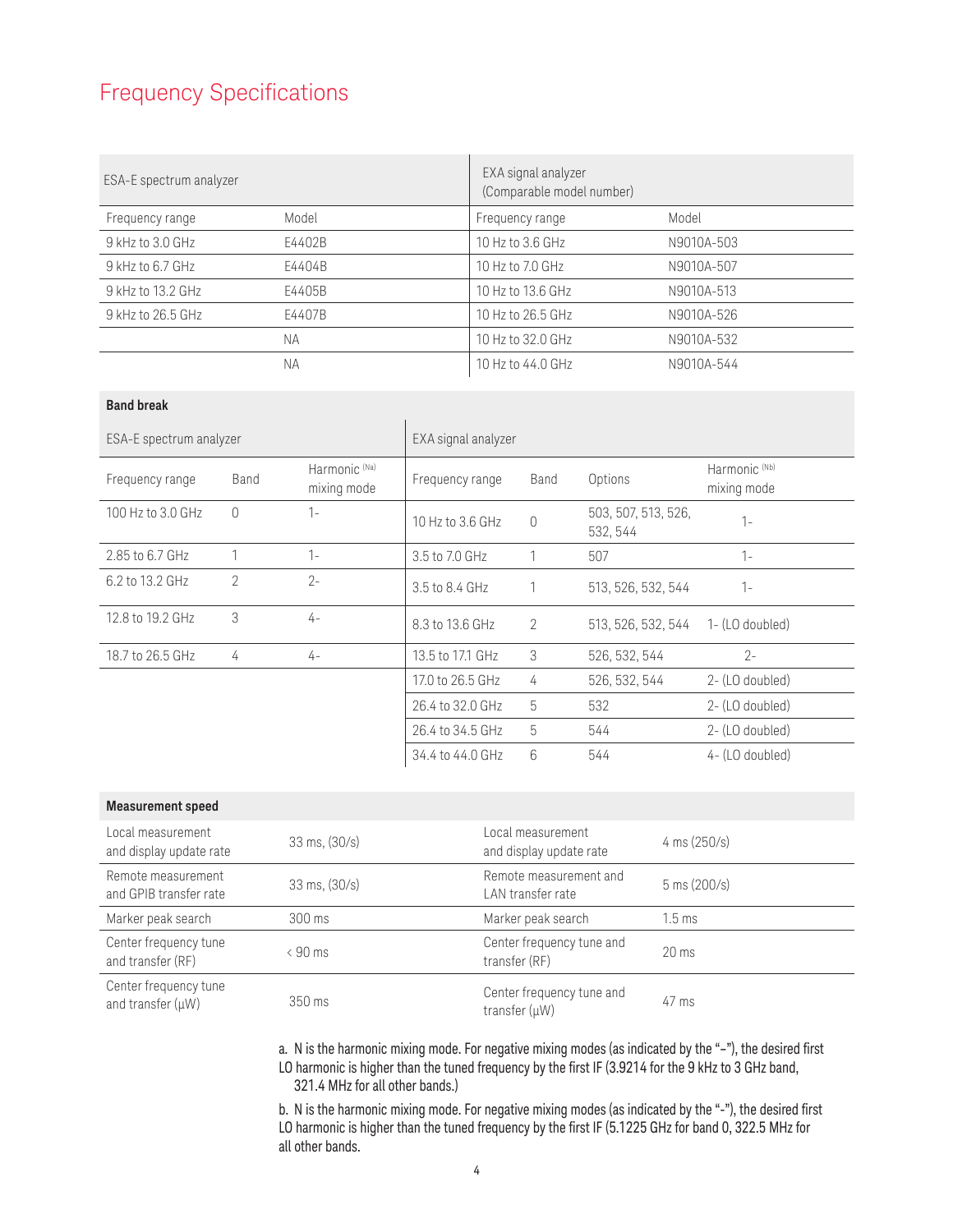|                                                      | ESA-E spectrum analyzer                                                                                                                                                          |                                                       | EXA signal analyzer                                                                                                              |                                                                                                            |
|------------------------------------------------------|----------------------------------------------------------------------------------------------------------------------------------------------------------------------------------|-------------------------------------------------------|----------------------------------------------------------------------------------------------------------------------------------|------------------------------------------------------------------------------------------------------------|
|                                                      | STD/STG standard<br>express analyzer                                                                                                                                             | COM express ana-<br>lyzer or ESA-E with<br>Option 1D5 | N9010A any frequency range                                                                                                       |                                                                                                            |
| Frequency reference                                  |                                                                                                                                                                                  |                                                       |                                                                                                                                  |                                                                                                            |
|                                                      | Frequency reference error =<br>$\pm$ [(aging rate x time since last adjustment) + settability<br>+ temperature stability]                                                        |                                                       | Frequency reference accuracy =<br>±[(aging rate x time since last adjustment)<br>+ temperature stability + calibration accuracy] |                                                                                                            |
|                                                      | Frequency readout accuracy (start, stop, center,<br>marker) = $\pm$ (frequency indication x frequency reference<br>error + $SP^a$ + 15% of RBW + 10 Hz + 1 Hz x N <sup>b</sup> ) |                                                       | 5% of RBW + 2 Hz + 0.5 x horizontal resolution <sup>c</sup> )                                                                    | Frequency readout accuracy = $\pm$ (marker frequency<br>x frequency of reference accuracy + 0.25% x span + |
| Aging rate                                           | $±2$ x 10-6/year<br>$±1$ x 10-7/year (Option 1D5)                                                                                                                                | $±1$ x 10-7/year                                      | Option PFR<br>$±1$ x 10-7/year<br>$±1.5 \times 10-7/2$ years                                                                     | Standard<br>$±1$ x 10-6/year                                                                               |
| Temperature stability                                | $±5 \times 10-6$<br>±1 x 10-8 d (Option 1D5)                                                                                                                                     | $±1$ x 10-8 <sup>d</sup>                              | Option PFR<br>$±1.5 \times 10-8$                                                                                                 | Standard<br>$±2 \times 10-6$                                                                               |
| Settability (ESA-E)<br>Internal calibration<br>(EXA) | $±5 \times 10-7$<br>±1 x 10-8 (Option 1D5)                                                                                                                                       | $±1 \times 10-8$                                      | Option PFR<br>$±4 \times 10-8$                                                                                                   | Standard<br>$±1.4 \times 10-6$                                                                             |
| Span coedfficient<br>$(SP)^a$                        | $[0.5% + 1/$<br>(sweep points - 1)] x span                                                                                                                                       |                                                       |                                                                                                                                  |                                                                                                            |
| External reference                                   | 10 MHz                                                                                                                                                                           | 1 to 30 MHz                                           |                                                                                                                                  |                                                                                                            |
| Marker frequency counter <sup>e</sup>                |                                                                                                                                                                                  |                                                       |                                                                                                                                  |                                                                                                            |
| Accuracy                                             | ±(marker frequency x frequency reference error +<br>counter resolution) Counter resolution = selectable<br>from 1 Hz to 100 kHz                                                  |                                                       | $+0.100$ Hz)                                                                                                                     | $\pm$ (marker frequency x frequency reference accuracy                                                     |
| Counter resolution                                   | Selectable from 1 Hz to 100 kHz                                                                                                                                                  |                                                       | $0.001$ Hz                                                                                                                       |                                                                                                            |
| <b>Frequency span</b>                                |                                                                                                                                                                                  |                                                       |                                                                                                                                  |                                                                                                            |
| Range                                                | 0 Hz (zero span), 100 Hz to maximum frequency range<br>of the instrument                                                                                                         |                                                       | instrument                                                                                                                       | 0 Hz (zero span), 10 Hz to maximum frequency of                                                            |
| Accuracy                                             |                                                                                                                                                                                  |                                                       |                                                                                                                                  |                                                                                                            |
|                                                      | Linear scale = $\pm$ [0.5% x span + 2 x span/(sweep points<br>$-1$ ]                                                                                                             |                                                       | Swept = $\pm$ (0.25% x span +<br>horizontal resolution)                                                                          |                                                                                                            |
|                                                      | Log scale = $2\%$ of span, nominal                                                                                                                                               |                                                       | FFT = $\pm$ (0.10% x span + horizontal resolution)                                                                               |                                                                                                            |

a. +5% of span + . Sweep points fixed at 401 for basic analyzer.

b. N is the harmonic mixing mode. For negative mixing modes (as indicated by the "–"), the desired first LO harmonic is higher than the tuned frequency by the first IF (3.9214 for the 9 kHz to 3 GHz band, 321.4 MHz for all other bands.) c. Horizontal resolution is span/(sweep points - 1.)

d. 20 to 30 °C.

e. Not available in RBW < 1 kHz (Option 1DR.)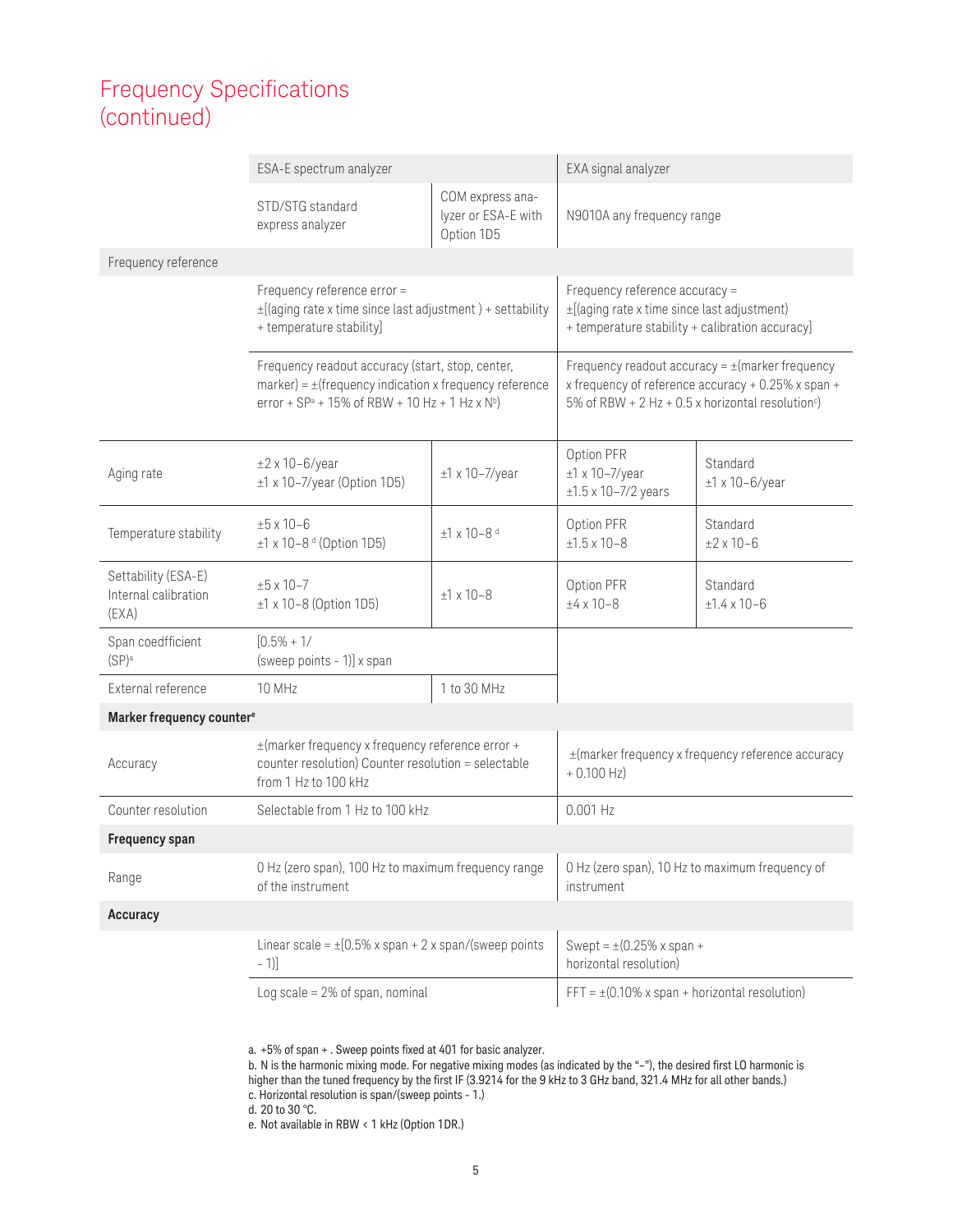|               | ESA-E spectrum analyzer                                                               |                                                                 | EXA signal analyzer                                     |                                                                            |
|---------------|---------------------------------------------------------------------------------------|-----------------------------------------------------------------|---------------------------------------------------------|----------------------------------------------------------------------------|
|               |                                                                                       | STD/STG standard express ana-<br>lyzer or ESA-E with Option AYX | COM express analyzer or<br>ESA-E with<br>Option B7D/B7E | N9010A any frequency range                                                 |
|               | Sweep time and trigger                                                                |                                                                 |                                                         |                                                                            |
|               | $Span = 0 Hz$                                                                         | 50 nsª to 4000 s                                                | 25 nsª to 4000 s                                        | $1 \mu s$ to 6000 s                                                        |
| Range         | Span $\geq$ 100 Hz (ESA)<br>Span $\geq$ 10 Hz (EXA)                                   | 1 ms to 4000 s                                                  |                                                         | 1 ms to 4000 s                                                             |
|               | Accuracy (Span = 0 Hz)<br>±1%                                                         |                                                                 | $\pm 0.01\%$ nominal                                    |                                                                            |
|               | Free run, single, line, video, offset, delayed, external<br>Trigger type <sup>b</sup> |                                                                 |                                                         | Free run, line, video, external 1, external<br>2, RF burst, periodic timer |
| Time gating   |                                                                                       | Gate (1D6)                                                      |                                                         | Gated LO, gated video, gated FFT                                           |
| Burst trigger |                                                                                       | <b>NA</b>                                                       | RF burst (B7E)                                          | Standard                                                                   |
|               | Sweep (trace) points                                                                  |                                                                 |                                                         |                                                                            |
|               | $Span = 0 Hz$                                                                         | 2 to 8192                                                       |                                                         | 1 to 40,001                                                                |
| Range         | Span $\geq$ 100 Hz (ESA)<br>Span $\geq$ 10 Hz (EXA)                                   | 101 to 8192                                                     |                                                         | 1 to 40,001                                                                |

a. RBW ≥ 1 kHz, 2 sweep points.

b. TV trigger available with Option B7B in custom configuration for ESA-E.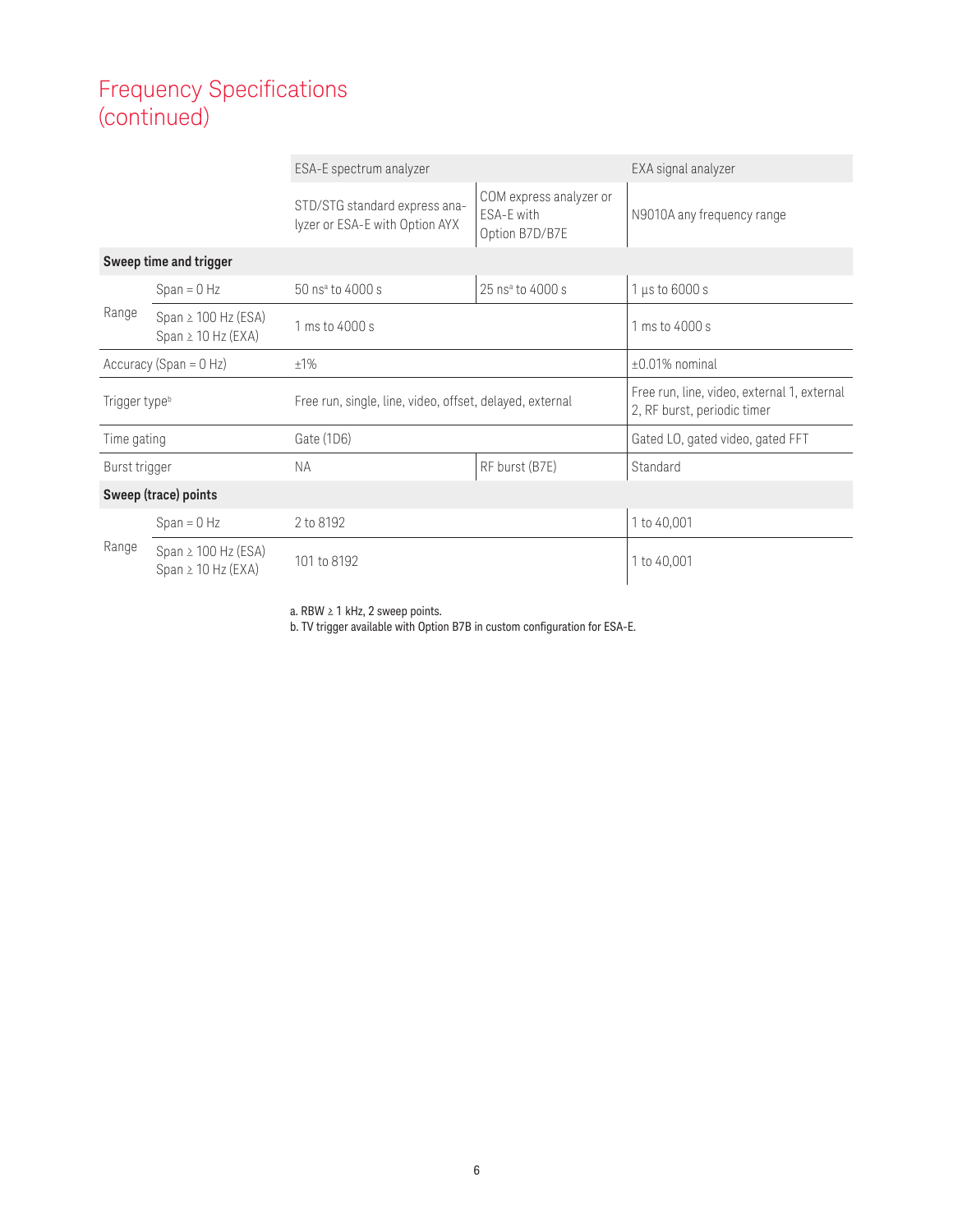|                  |                                      | ESA-E spectrum analyzer                       |                                                                  | EXA signal analyzer                                                   |
|------------------|--------------------------------------|-----------------------------------------------|------------------------------------------------------------------|-----------------------------------------------------------------------|
|                  |                                      | STD/STG<br>standard<br>express<br>analyzer    | COM express ana-<br>lyzer or ESA-E with<br>Option 1DR<br>and 1D5 | N9010A any frequency range                                            |
| <b>Bandwidth</b> |                                      |                                               |                                                                  |                                                                       |
|                  | $-3 dB$<br>$-6$ dB EMI               | 1 kHz to 5 MHz <sup>a</sup><br>9 kHz, 120 kHz | 1 Hz to 5 MHz <sup>a</sup><br>200 Hz, 9 kHz,<br>120 kHz          | N/A<br>200 MHz, 9 kHz, 120 kHz,<br>1 MHz (Opt EMC or N6141A required) |
|                  | $-3.01$ dB                           |                                               |                                                                  | 1 Hz to 3 MHz (10% steps), 4, 5, 6, 8 MHz                             |
| Range            | With 1DRb<br>$-3$ dB<br>$-6$ dB EMI  | Add 10 Hz - 300 Hz<br>Add 200 Hz              | Included                                                         | Narrow RBW is standard in the EXA.                                    |
|                  | With 1DR<br>and 1D5 <sup>c</sup>     | Add $1$ Hz and $3$ Hz                         | Included                                                         | Values are same as above                                              |
|                  | <b>Resolution bandwidth accuracy</b> |                                               |                                                                  |                                                                       |
|                  |                                      |                                               |                                                                  |                                                                       |

|                  | 1 to 300 Hz       | ±10% | 1 Hz to 750 kHz                      | $\pm 1.0\%$ ( $\pm 0.044$ dB) |
|------------------|-------------------|------|--------------------------------------|-------------------------------|
|                  | 1 kHz to<br>3 MHz | ±15% | 820 kHz to 1.2 MHz<br>$(3.6 GHz CF)$ | $\pm 2.0\%$ ( $\pm 0.088$ dB) |
| <b>Bandwidth</b> | 5 MHz             | ±30% | 1.3 to 2.0 MHz $(< 3.6$ GHz CF)      | $\pm 0.07$ dB nominal         |
|                  |                   |      | 2.2 to 3 MHz $(< 3.6$ GHz CF)        | $\pm 0.15$ dB nominal         |
|                  |                   |      | 4 to 8 MHz $(< 3.6$ GHz CF)          | $\pm 0.25$ dB nominal         |

#### **Selectivity (60 dB/3 dB) bandwidth ratio**

| <b>Bandwidth</b> | 100 to<br>300 Hz    | < 5:1 digital, approximately Gaussian                              |                                      |                                                                                   |
|------------------|---------------------|--------------------------------------------------------------------|--------------------------------------|-----------------------------------------------------------------------------------|
|                  | $1$ kHz to<br>5 MHz | < 15:1 synchronously tuned four poles, ap-<br>proximately Gaussian | 4.1:1 nominal (all frequency ranges) |                                                                                   |
|                  |                     | Video bandwidths (1-3-10 sequence)                                 | Video bandwidth range                |                                                                                   |
| Range with 1DR   |                     | 30 Hz to 3 MHz. Adds 1, 3, 10 Hz for RBWs<br>less than 1 kHz       | Narrow RBW is standard<br>in the EXA | 1 Hz to 3 MHz (10% steps),<br>$4, 5, 6, 8$ MHz, and wide open<br>(labeled 50 MHz) |

a. For resolution bandwidths < 1 kHz or > 3 MHz, not compatible with the rms detector.

b. Only available for spans < 5MHz.

c. Firmware revision A.08.00 and later.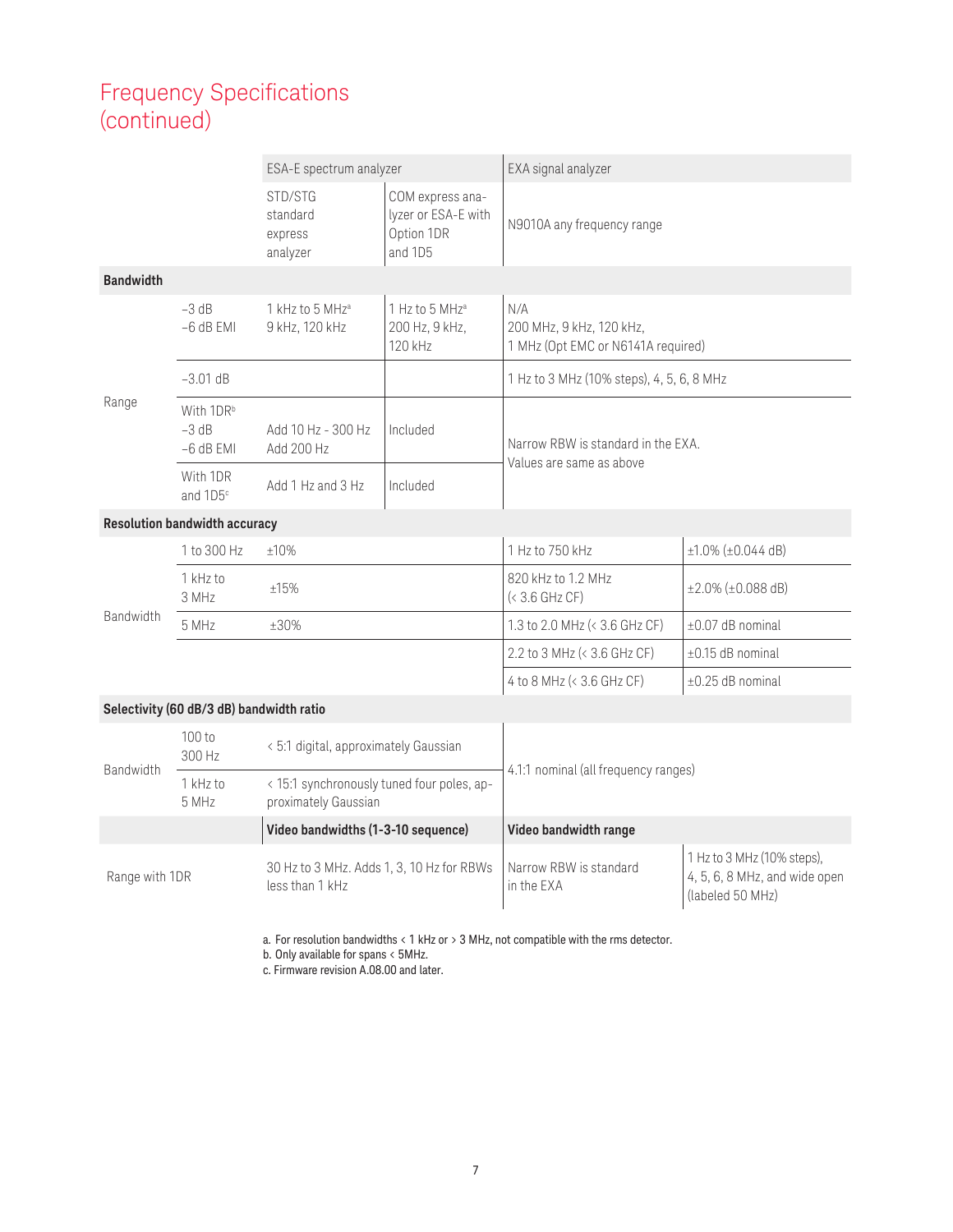|                                               | ESA-E spectrum analyzer                                                                                                                                    |                                    | EXA signal analyzer            |                                                    |
|-----------------------------------------------|------------------------------------------------------------------------------------------------------------------------------------------------------------|------------------------------------|--------------------------------|----------------------------------------------------|
|                                               | STD/STG/COM express<br>analyzers                                                                                                                           | ESA-E with Option 120 <sup>a</sup> | All EXA configurations         |                                                    |
| Noise sidebands (Phase noise)                 |                                                                                                                                                            |                                    |                                |                                                    |
|                                               | $CF = 1$ GHz, 1 kHz RBW, 30 Hz VBW,<br>sample detector, with signal ≤ -90 dBc/Hz<br>from peak of the carrier                                               |                                    | $CF = 1$ GHz                   |                                                    |
| Offset from carrier signal                    |                                                                                                                                                            |                                    |                                |                                                    |
| $10$ kHz                                      | $-98$ , $-101$ dBc/Hz (Option<br>$1D5$ <sup>b</sup>                                                                                                        | <b>NA</b>                          | $-101$ dBc/Hz<br>$-105$ dBc/Hz |                                                    |
| 100 kHz                                       | $-118, -122$ dBc/Hz                                                                                                                                        | <b>NA</b>                          | $-114$ dBc/Hz<br>$-117$ dBc/Hz |                                                    |
| 1 MHz                                         | $-134$ dBc/Hz<br>$-125, -127$ dBc/Hz<br>$-133, -136$ dBc/Hz<br>$-137$ dBc/Hz                                                                               |                                    |                                |                                                    |
| 10 MHz                                        | $-131, -136$ dBc/Hz<br>$-137, -141$ dBc/Hz                                                                                                                 |                                    | -148 dBc/Hz (nominal)          |                                                    |
| Residual FM (peak-to-peak)                    |                                                                                                                                                            |                                    |                                |                                                    |
| 1 kHz RBW and 1 kHz VBW<br>(measurement time) | $\leq$ 150 Hz x N <sup>c</sup> (100 ms) $\leq$ 10 Hz x N <sup>c</sup> (20 ms),<br>Option 1DR $\leq$ 2 Hz peak-to-peak x N°, (20 ms),<br>Option 1DR and 1D5 |                                    | Option PFR                     | $\leq$ 0.25 Hz x N <sup>c</sup><br>(20 ms nominal) |
| Option 1D5 only 100 ms                        | $\leq$ 100 Hz x N <sup>c</sup>                                                                                                                             |                                    | Standard                       | $\leq 10$ Hz x N <sup>c</sup><br>(20 ms nominal)   |
| Option 1DR only 20 ms                         | $\leq$ 10 Hz x N <sup>c</sup>                                                                                                                              |                                    |                                |                                                    |
| Option 1DR and 1D5 only 20 ms                 | $\leq$ 2 Hz peak-to-peak x N <sup>c</sup>                                                                                                                  |                                    |                                |                                                    |

a. Enhanced wide offset phase noise and ACPR dynamic range.

b. Option 1DR is required for phase noise measurements at frequency offsets of 10 kHz and less.

Performance at 10 kHz offset without Option 1DR is -90 dBc/Hz.

c. N = LO Harmonic mixing number.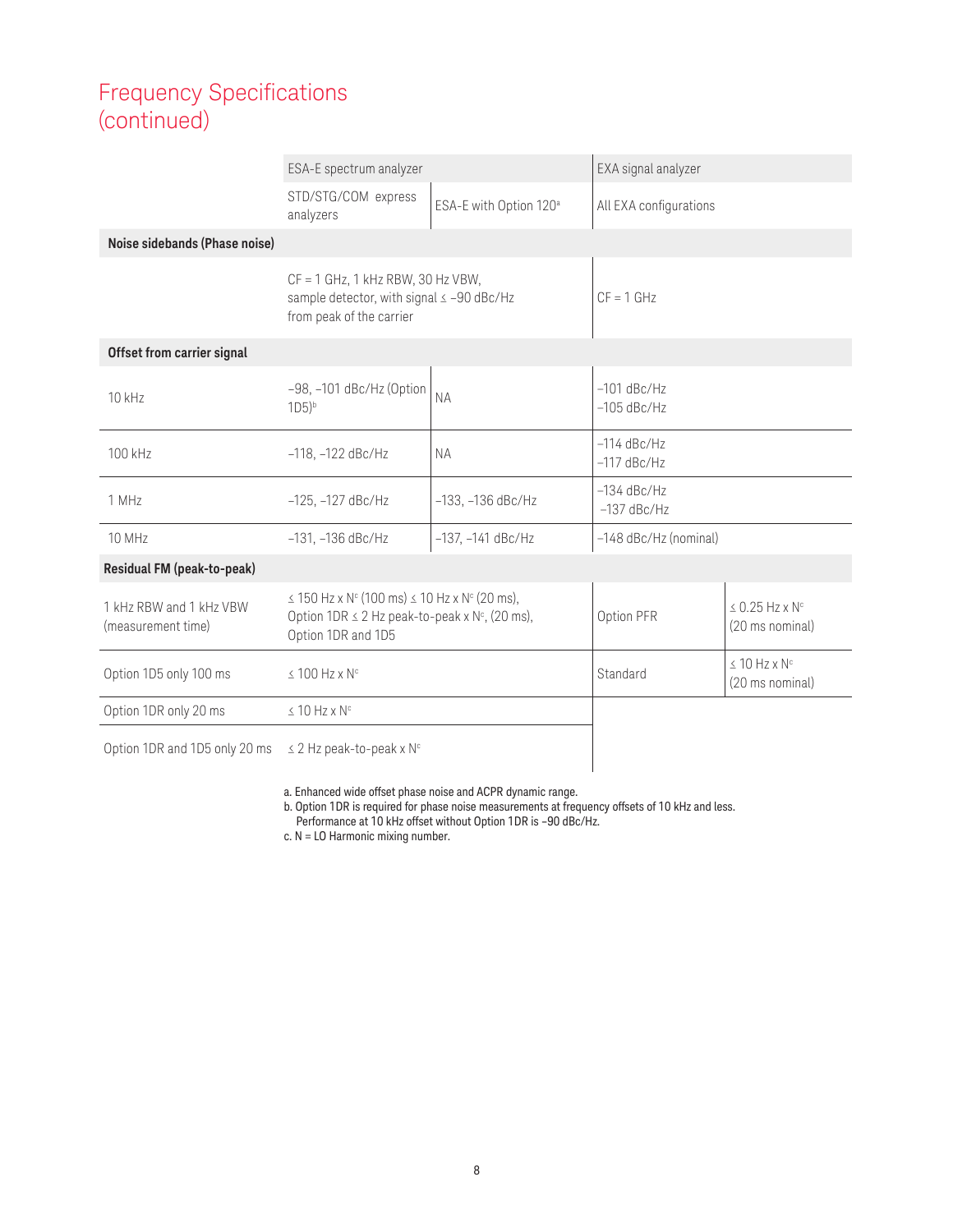# Amplitude Specifications

|                                                                  |                  | ESA spectrum analyzer                                                |                             | EXA signal analzyer                  |                                                                                               |                                |
|------------------------------------------------------------------|------------------|----------------------------------------------------------------------|-----------------------------|--------------------------------------|-----------------------------------------------------------------------------------------------|--------------------------------|
|                                                                  |                  | F4402B                                                               | E4404B/05B                  | E4407B                               | All frequency ranges                                                                          |                                |
| Amplitude range                                                  |                  |                                                                      |                             |                                      |                                                                                               |                                |
| Measurement range                                                |                  | Displayed anverage noise level (DANL) to maximum safe<br>input level |                             |                                      | Displayed anverage noise level (DANL)<br>to $+23$ dBm                                         |                                |
| Mechanical input<br>attenuator range                             |                  | 0 to 75 dB in<br>5 dB steps                                          | 0 to 75 dB in<br>5 dB steps | $0$ to 65 dB in<br>5 dB steps        | Standard                                                                                      | $0$ to 60 dB in<br>10 dB steps |
|                                                                  |                  |                                                                      |                             |                                      |                                                                                               | $0$ to 60 dB in<br>2 dB steps  |
| Electronic input<br>attenuator range                             |                  |                                                                      |                             |                                      | Option EA3                                                                                    | $0$ to 24 dB in<br>1 dB steps  |
|                                                                  |                  |                                                                      |                             |                                      | Full attenuation<br>range with EA3 <sup>a</sup>                                               | $0$ to 84 dB in<br>1 dB steps  |
| Maximum safe input level                                         |                  |                                                                      |                             |                                      |                                                                                               |                                |
| Average continuous power                                         |                  | +30 dBm (1 W)                                                        |                             |                                      | +30 dBm (1 W)                                                                                 |                                |
| Peak pulse power                                                 |                  | +50 dBm (100 W) <sup>b</sup>                                         |                             |                                      | < 10 µs pulse width, < 1% duty cycle<br>+50 dBm (100 W) and<br>input attenuation $\geq 30$ dB |                                |
|                                                                  | DC coupled       | 0 Vdc<br>(Option UKB)                                                | U Nqc                       | O Vdc                                | $±0.2$ Vdc                                                                                    |                                |
| DC voltage                                                       | AC coupled       | 100 Vdc 50 Vdc<br>(Option UKB)                                       | 50 Vdc                      | 50 Vdc<br>(Option UKB)               | $±100$ Vdc                                                                                    |                                |
| 1 dB gain compression<br>Total power at input mixer <sup>c</sup> |                  | Two tone                                                             |                             |                                      |                                                                                               |                                |
| 50 MHz to 6.7 GHz                                                | 0 <sub>dBm</sub> |                                                                      |                             | Preamp on (P03)<br>10 MHz to 3.6 GHz | -14 dBm nominal                                                                               |                                |
| 6.7 to 13.2 GHz                                                  |                  | $-3$ dBm                                                             |                             |                                      | 20 MHz to 26.5 GHz                                                                            | +9 dBm nominal                 |
| 13.2 to 26.5 GHz<br>$-5$ dBm                                     |                  |                                                                      |                             |                                      |                                                                                               |                                |

a. Full attenuation range 0 to 84 dB is mechanical + electronic attenuation.

b. < 10 µs pulse width, < 1% duty cycle.

c. Mixer power level (dBm) = input power (dBm) - input attenuation (dB).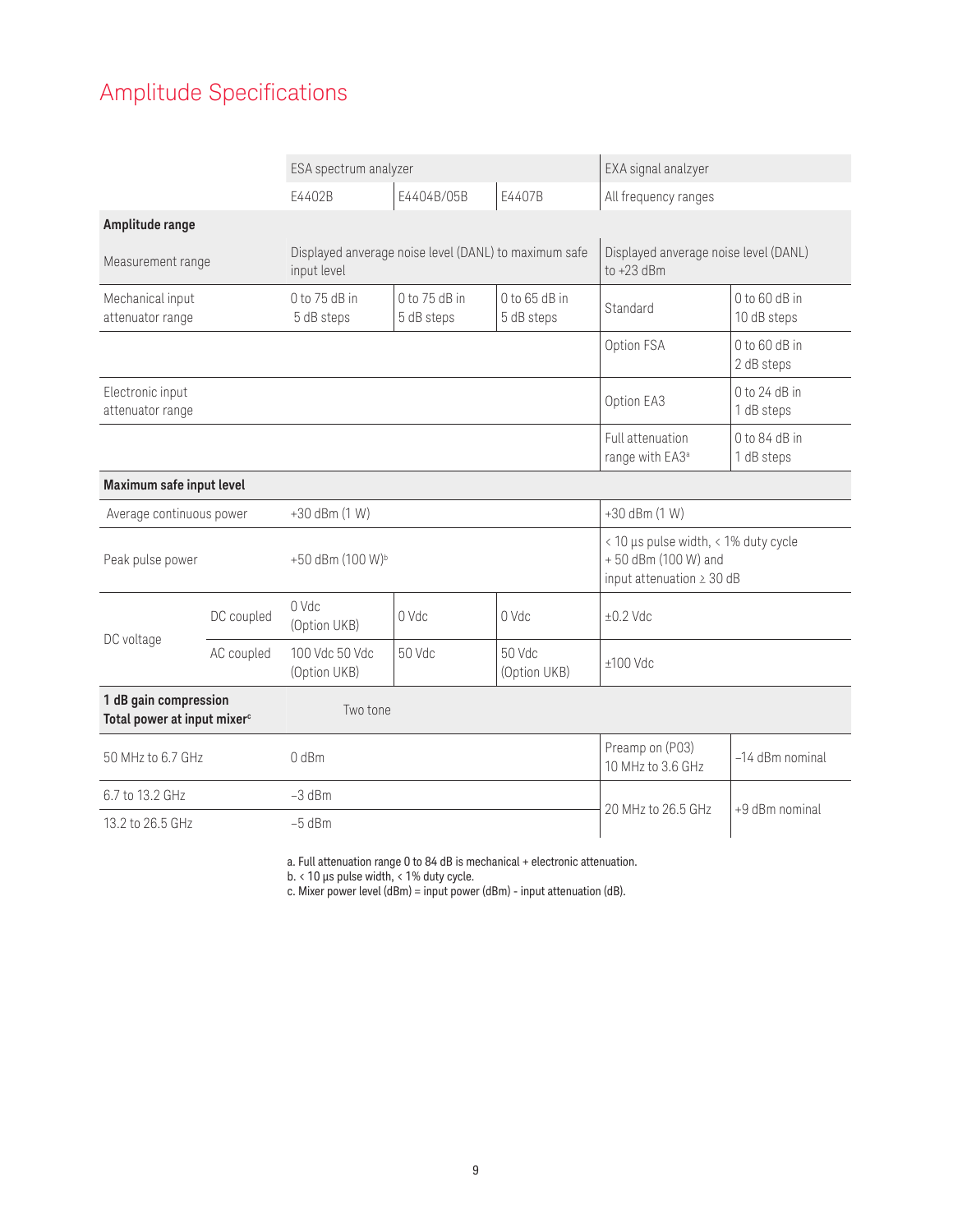|                                                                                                                                            | ESA spectrum analyzer           | EXA signal analyzer       |                                                 |                           |                                        |  |
|--------------------------------------------------------------------------------------------------------------------------------------------|---------------------------------|---------------------------|-------------------------------------------------|---------------------------|----------------------------------------|--|
|                                                                                                                                            | STD/STG express analyzer        |                           | COM express analyzer or ESA with<br>1DR and 1D5 |                           | RF/µW (Option 503, 507, 513<br>or 526) |  |
|                                                                                                                                            | E4402B                          | E4404/05B/07B             | E4402B                                          | E4404/05/7B               |                                        |  |
| Displayed average noise level (dBm) (input terminated, 0 dB attenuation, sample detector) specifications<br>Typical values shown in italic |                                 |                           |                                                 |                           |                                        |  |
| Conditions                                                                                                                                 | 10 Hz RBW/1 Hz VBW (Option 1DR) |                           | 1 Hz RBW/VBW (ESA with Option 1DR<br>and 1D5)   |                           |                                        |  |
| Frequency                                                                                                                                  |                                 |                           |                                                 |                           |                                        |  |
| 1 to 10 MHz                                                                                                                                | $-139$                          | $-137, -139$ <sup>a</sup> | $-146, -149$ <sup>a</sup>                       | $-147, -149$ <sup>a</sup> | $-147, -149$                           |  |
| 10 to 500 MHz                                                                                                                              | $-136, -140$                    |                           |                                                 | $-149$                    |                                        |  |
| 500 MHz - 1 GHz                                                                                                                            |                                 | $-135, -139$              |                                                 |                           | $-148, -150$                           |  |
| 1 to 1.5 GHz                                                                                                                               | $-135, -140$                    |                           | $-150$                                          | $-150$                    |                                        |  |
| 1.5 to 2 GHz                                                                                                                               |                                 |                           |                                                 |                           |                                        |  |
| 2 to 3 GHz                                                                                                                                 | $-133, -140$                    | $-131, -138$              | $-148$                                          |                           | $-147, -149$                           |  |
| 3 to 6 GHz                                                                                                                                 |                                 |                           |                                                 | $-147, -149$              |                                        |  |
| 6 to 12 GHz                                                                                                                                | <b>NA</b>                       | $-130, -137$              |                                                 | $-147$                    | $-143, -147$                           |  |
| 12 to 22 GHz                                                                                                                               |                                 | $-126, -134$              | <b>NA</b>                                       | $-144$                    | $-137, -142$                           |  |
| 22 to 26.5 GHz                                                                                                                             |                                 | $-125, -132$              |                                                 | $-142$                    | $-134, -140$                           |  |
| Displayed average noise level (dBm) with RF preamplifier <sup>b</sup>                                                                      |                                 |                           |                                                 |                           |                                        |  |
| 1 to 10 MHz                                                                                                                                | $-152$                          | $-155$                    | $-162$                                          | $-165$                    | -161 dBm (nominal)                     |  |
| 10 MHz to 1 GHz                                                                                                                            | $-152, -156$                    | $-151, -157$              | $-166$                                          | $-167$                    | $-161, -163$                           |  |
| 1 to 2 GHz                                                                                                                                 |                                 | $-151, -155$              |                                                 | $-165$                    |                                        |  |
| 2 to 3 GHz                                                                                                                                 | $-151, -154$                    | $-149, -152$              | $-164$                                          | $-162$                    | $-160, -162$                           |  |

a. Custom path only, Option 120, typical.

b. 20 to 30 °C. For 0 to 50 °C range see specification guide.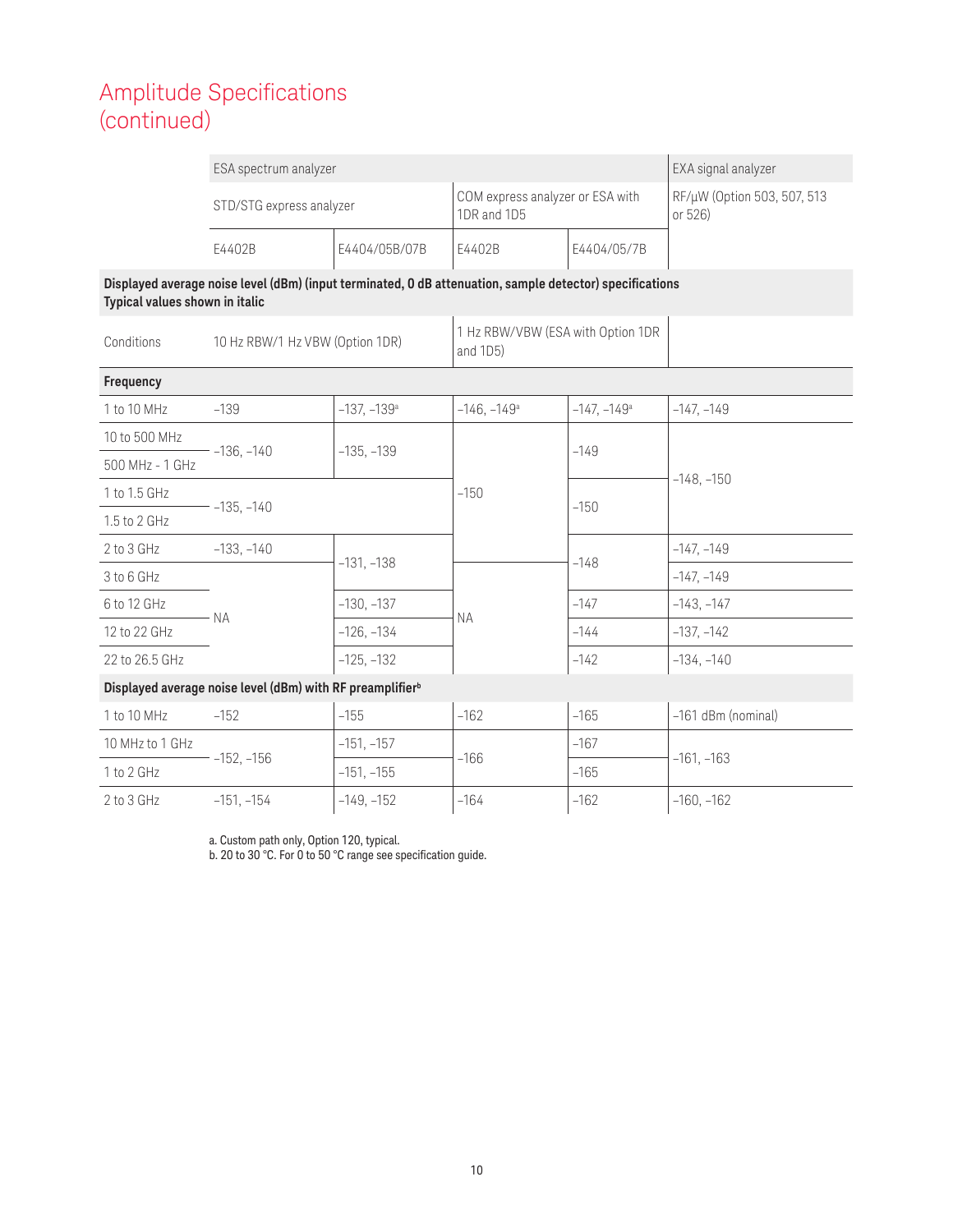|                                                                 | ESA-E spectrum analyzer<br>(express or custom configuration)                     | EXA signal analyzer                                                                                                                                                     |  |  |
|-----------------------------------------------------------------|----------------------------------------------------------------------------------|-------------------------------------------------------------------------------------------------------------------------------------------------------------------------|--|--|
| Spurious responses Typical values shown in italic               |                                                                                  |                                                                                                                                                                         |  |  |
| Third order intermodulation<br>distortion (TOI) <sup>a</sup>    | For two -30 dBm signals at input mixer <sup>b</sup><br>and $>$ 50 kHz separation | For two -30 dBm signals at input mixer with<br>tone separation > 5 times IF prefilter bandwidth,<br>20 to 30 °C, see specification guide for IF<br>prefilter bandwidths |  |  |
| 10 to 100 MHz                                                   | 7 dBm, characteristic                                                            | <b>NA</b>                                                                                                                                                               |  |  |
| 100 to 400 MHz                                                  |                                                                                  | <-86 dBc, +13 dBm, +17 dBm                                                                                                                                              |  |  |
| 400 MHz to 1.7 GHz                                              | < -85 dBc, +12.5 dBm; +16 dBm                                                    |                                                                                                                                                                         |  |  |
| 1.7 to 3.0 GHz                                                  |                                                                                  |                                                                                                                                                                         |  |  |
| 3.0 to 3.6 GHz                                                  |                                                                                  |                                                                                                                                                                         |  |  |
| 3.6 to 6.7 GHz                                                  | $\langle -82$ dBc, +11 dBm; +18 dBm                                              | <-88 dBc, +14 dBm, +18 dBm                                                                                                                                              |  |  |
| 6.7 to 7.0 GHz                                                  |                                                                                  |                                                                                                                                                                         |  |  |
| 7.0 to 13.2 GHz                                                 | - < -75 dBc, +7.5 dBm; +12 dBm                                                   |                                                                                                                                                                         |  |  |
| 13.2 to 13.6 GHz                                                |                                                                                  |                                                                                                                                                                         |  |  |
| 13.6 to 26.5 GHz                                                | - < -75 dBc, +7.5 dBm; +11 dBm                                                   | <-84 dBc, +12 dBm, +16 dBm                                                                                                                                              |  |  |
| <b>Second harmonic distortion</b>                               |                                                                                  |                                                                                                                                                                         |  |  |
| 2 to 750 MHz - 40 dBm tone at<br>input mixer <sup>a</sup>       |                                                                                  | See EXA Data Sheet or EXA Specification Guide<br>for SHI details                                                                                                        |  |  |
| 10 to 500 MHz - 30 dBm tone at<br>input mixer <sup>a</sup>      | <- 65 dBc, +35 dBm SHI                                                           |                                                                                                                                                                         |  |  |
| 500 MHz to 1.5 GHz - 30 dBm<br>tone at input mixer <sup>a</sup> | < -75 dBc, +45 dBm SHI                                                           |                                                                                                                                                                         |  |  |
| 1.5 to 2.0 GHz - 10 dBm tone at<br>input mixer <sup>a</sup>     | <-85 dBc, +75 dBm SHI                                                            |                                                                                                                                                                         |  |  |
| $> 2$ GHz - 10 dBm tone<br>at input mixer <sup>a</sup>          | <- 100 dBc, +90 dBm SHI                                                          |                                                                                                                                                                         |  |  |

a. TOI = mixer tone level (in dBm) minus (distortion/2) where distortion is the relative level of the distortion tones in dBc.

b. Mixer power level (dBm) = input power (dBm) - input attenuation (dB).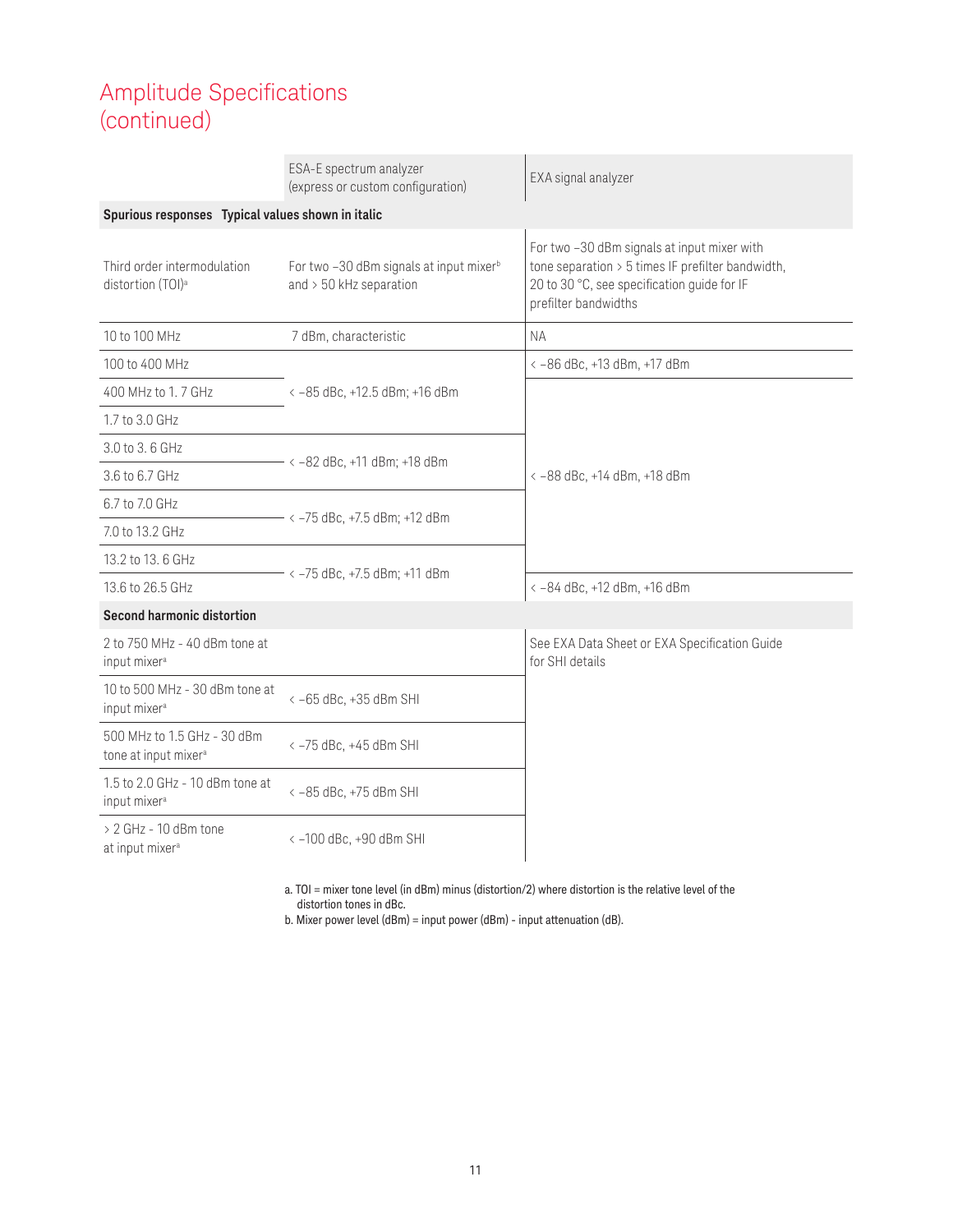|                                                                       | ESA spectrum analyzer |                                                                                            |                                                                                             | EXA signal analyzer                                           |                                                                                                  |                      |               |
|-----------------------------------------------------------------------|-----------------------|--------------------------------------------------------------------------------------------|---------------------------------------------------------------------------------------------|---------------------------------------------------------------|--------------------------------------------------------------------------------------------------|----------------------|---------------|
|                                                                       |                       | STD/STG express<br>analyzer or ESA with<br>Option AYX                                      | or ESA with<br>Option B7D/B7E                                                               | COM express analyzer                                          |                                                                                                  | All frequency ranges |               |
| Display range                                                         |                       |                                                                                            |                                                                                             |                                                               |                                                                                                  |                      |               |
| Log scale                                                             |                       | 0.1, 0.2, 0.5 dB/division<br>1 to 20 dB/division in 1 dB steps (10 display divi-<br>sions) |                                                                                             |                                                               | 0.1 to 1 dB/division in 0.1 dB steps<br>1 to 20 dB/division in 1 dB steps (10 display divisions) |                      |               |
| Linear scale                                                          |                       | 10 divisions                                                                               |                                                                                             |                                                               | 10 divisions                                                                                     |                      |               |
| Scale units                                                           |                       | dBm, dBmV, dBµV, dBµA, A, V, W, and Hz (Option<br>BAA or AYQ)                              |                                                                                             |                                                               | dBm, dBmV, dBµV, dBmA, dBµA, V, W, and A                                                         |                      |               |
| Trace detectors<br>Peak, negative peak, sample, rmsb, video averaging |                       |                                                                                            | Peak, negative peak, sample, normal,<br>log power average, RMS average, and voltage average |                                                               |                                                                                                  |                      |               |
|                                                                       |                       | ESA spectrum analyzer                                                                      |                                                                                             |                                                               |                                                                                                  | EXA signal analyzer  |               |
|                                                                       |                       | Standard analyzer or<br>ESA with Option AYX                                                |                                                                                             | Communications test<br>analyzer or ESA with Option<br>B7D/B7E |                                                                                                  | All frequency ranges |               |
| Resolution bandwidth switching uncertainty                            |                       |                                                                                            |                                                                                             |                                                               |                                                                                                  |                      |               |
|                                                                       |                       | Referenced to 1 kHz at reference level                                                     |                                                                                             | Referenced to 30 kHz RBW                                      |                                                                                                  |                      |               |
| 1 Hz, 3 Hz RBW                                                        |                       | ±0.3 dB (Option 1DR,<br>Option 1D5)                                                        |                                                                                             | ±0.3 dB (Option 1D5)                                          |                                                                                                  |                      |               |
| 10 Hz, 30 Hz RBW                                                      |                       | ±0.3 dB (Option 1DR)                                                                       |                                                                                             | ±0.3dB                                                        |                                                                                                  |                      |               |
| 100 Hz, 300 Hz RBW                                                    |                       | ±0.3 dB (Option 1DR)                                                                       |                                                                                             | $\pm 0.3$ dB                                                  |                                                                                                  | 1 Hz to 3 MHz RBW    | $\pm$ 0.10 dB |
| 1 kHz to 1.5 MHz RBW                                                  |                       |                                                                                            |                                                                                             |                                                               |                                                                                                  |                      |               |
| 1.5 to 3 MHz RBW                                                      | ±0.3dB                |                                                                                            |                                                                                             |                                                               |                                                                                                  |                      |               |
| 5 MHz RBW                                                             |                       | $±0.6$ dB                                                                                  |                                                                                             |                                                               |                                                                                                  | 4, 5, 6, 8 MHz RBW   | $±1.0$ dB     |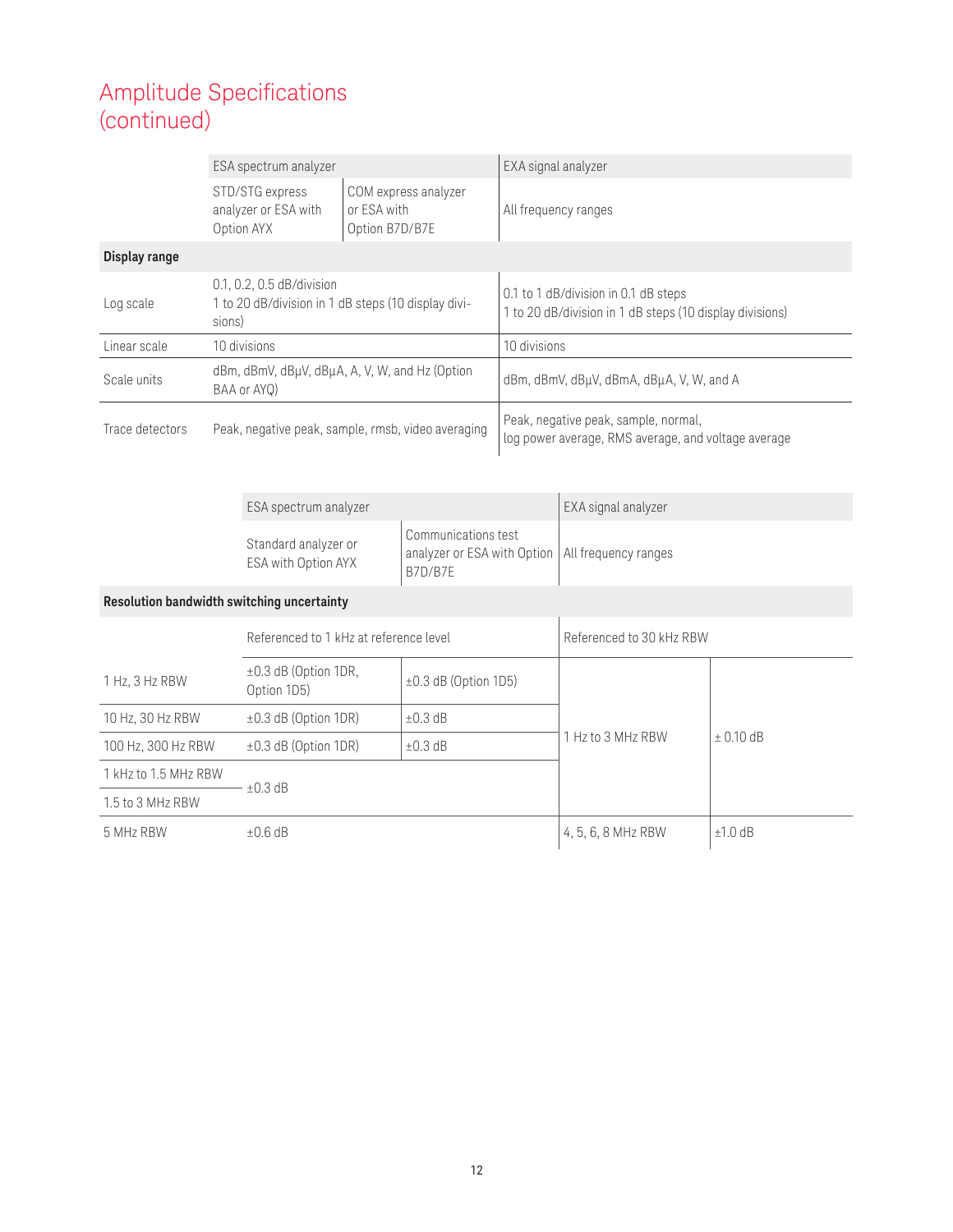| ESA spectrum analyzer                                | EXA signal analyzer                 |
|------------------------------------------------------|-------------------------------------|
| Express analyzer or custom<br>analyzer configuration | RF/µW (Option 503, 507, 513 or 526) |

#### **Frequency resolution**

Input attenuator switching uncertainty (at 50 MHz)

| ESA specifications vary with<br>attenuation settings |                                               | EXA specifications vary with frequency range |                 |  |
|------------------------------------------------------|-----------------------------------------------|----------------------------------------------|-----------------|--|
| Attenuator setting                                   |                                               | Frequency range                              | Nominal numbers |  |
| $0$ to 5 dB                                          | $\pm 0.3$ dB                                  | 9 kHz to 3.6 GHz                             | $\pm 0.3$ dB    |  |
| 10dB                                                 | Reference                                     | 3.5 to 7.0 GHz                               | $\pm 0.5$ dB    |  |
| 15 to 60 dB                                          | $\pm$ (0.1 dB + 0.01 x attenuator<br>setting) | 7.0 to 13.6 GHz                              | $\pm 0.7$ dB    |  |
|                                                      |                                               | 13.5 to 26.5 GHz                             | $\pm 0.7$ dB    |  |

#### Frequency response (10 dB input attenuation)

| 100 Hz to 9 kHz <sup>a</sup><br>$9$ kHz to $3$ GHz | $\pm 0.5$ dB                          | 100 Hz to 9 kHz  | NА             |         |
|----------------------------------------------------|---------------------------------------|------------------|----------------|---------|
|                                                    | $\pm 0.46$ dB<br>±0.5 dB (Option UKB) | 9 kHz to 10 MHz  | $\pm 0.8$ dB   |         |
|                                                    |                                       | 10 to 3.6 MHz    | $\pm 0.6$ dB   |         |
|                                                    | 3 to 6.7 GHz                          | ±1.5dB           | 3.5 to 7.0 GHz | ±2.0 dB |
| 6.7 to 13.2 GHz                                    | $±2$ dB                               | 7.0 to 13.6 GHz  | $\pm 2.5$ dB   |         |
| 13.2 to 26.5 GHz                                   | $±2$ dB                               | 13.5 to 22.0 GHz | $\pm 3.0$ dB   |         |
|                                                    |                                       | 22.0 to 26.5 GHz | ±3.2 dB        |         |

#### Absolute amplitude accuracy

| At reference set-<br>tingsb    | $\pm 0.34$ dB, $\pm 0.13$ dB                     | At reference setting,<br>50 MHz      | $\pm 0.40$ dB                                   |
|--------------------------------|--------------------------------------------------|--------------------------------------|-------------------------------------------------|
| Preamp on                      | $\pm 0.37$ dB, $\pm 0.14$ dB                     | Preamp on (100 kHz to 3.6<br>GHZ)    | $\pm (0.39 \text{ dB} +$<br>frequency response) |
| Overall amplitude<br>accuracyc | $\pm$ (0.54 dB + absolute frequency<br>response) | At all frequencies                   | $\pm (0.40 \text{ dB} +$<br>frequency response) |
| 95% confidence <sup>d</sup>    | $\pm 0.4$ dB (95%)                               | 9 kHz to 3.6 GHz<br>(95% confidence) | $\pm 0.27$ dB                                   |

a. Custom path, Option UKB typical.

b. Settings are: reference level –25 dBm; (75 Ω reference level +28.75 dBmV); input attenuation 10 dB; center frequency 50 MHz; RBW 1 kHz; VBW 1 kHz; amplitude scale linear or log; span 2 kHz; frequency scale linear; sweep time coupled, sample detector, signal at reference level.

c. For reference level 0 to –50 dBm; input attenuation 10 dB; RBW 1 kHz; VBW 1 kHz; amplitude scale log, log range 0 to –50 dB from reference level; frequency scale linear; sweep time coupled; signal input 0 to –50 dBm; span ≤ 20 kHz (20 to 30 °C).

d. Input frequency < 3GHz; –50 dBm ≤ input power ≤ 0 dBm; –50 dBm ≤ reference level ≤ 0 dBm; –20 dB ≤ input power - reference level ≤ 0 dB; input attenuation = 10 dB; 10 Hz ≤ RBW ≤ 1 MHz (20 to 30 °C). Computed from the observation of a statistically significant number of instruments. Observations of the 50 MHz amplitude accuracy, a component of the computation of this number is performed immediately after invoking RF and IF alignments to minimize the effects of alignment drifts.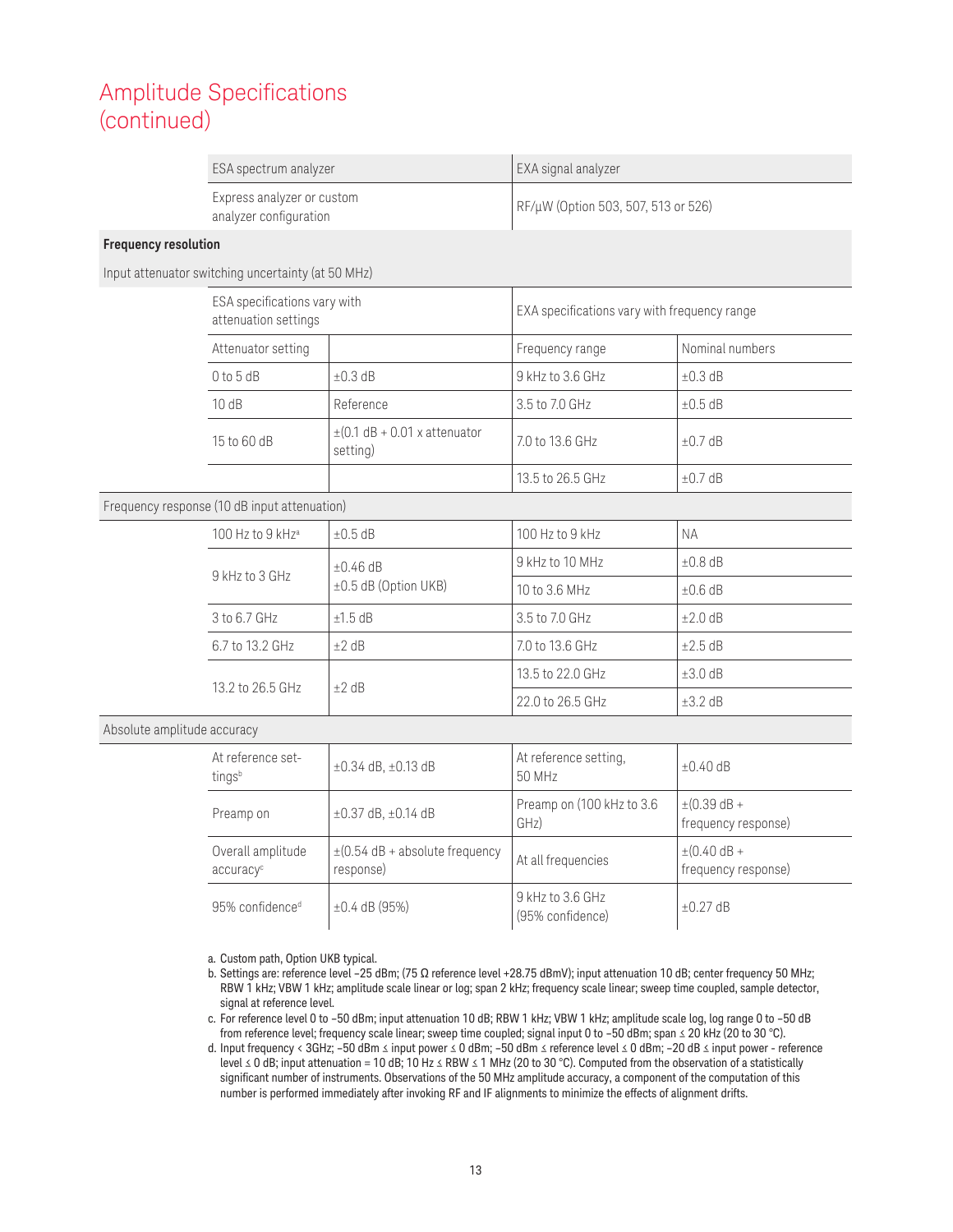|                                                            | ESA spectrum analyzer                                | EXA signal analyzer  |
|------------------------------------------------------------|------------------------------------------------------|----------------------|
|                                                            | Express analyzer or custom<br>analyzer configuration | All frequency ranges |
| Display scale fidelity Typical values shown in italic      |                                                      |                      |
| $> 0$ to 10 dB                                             | $\pm 0.3$ dB, $\pm 0.08$ dB                          |                      |
| $>10$ to 20 dB                                             | $\pm 0.4$ dB, $\pm 0.09$ dB                          |                      |
| $> 20$ to 30 dB                                            | $\pm 0.5$ dB, $\pm 0.1$ dB                           |                      |
| > 30 to 40 dB                                              | $\pm 0.6$ dB, $\pm 0.23$ dB                          | $\pm 0.15$ dB        |
| > 40 to 50 dB                                              | $\pm 0.7$ dB, $\pm 0.35$ dB                          |                      |
| $> 50$ to 60 dB                                            | $\pm 0.7$ dB, $\pm 0.35$ dB                          |                      |
| > 60 to 70 dB                                              | $\pm 0.8$ dB, $\pm 0.39$ dB                          |                      |
| > 70 to 80 dB                                              | $\pm 0.8$ dB, $\pm 0.46$ dB                          |                      |
| > 80 to 85 dB                                              | $±1.15$ dB, $±0.79$ dB                               | <b>NA</b>            |
| Residual responses (input terminated and 0 dB attenuation) |                                                      |                      |
| $50 \Omega$ RF input impedance                             |                                                      |                      |
| 150 kHz to 1.5 GHz/6.7 GHz <sup>a</sup>                    | $\langle -90$ dBm                                    |                      |

200 kHz to 8.4 GHz (swept) –100 dBm

a. Up to 1.5 GHz for E4402B. Up to 6.7 GHz for E4404B/05B/07B.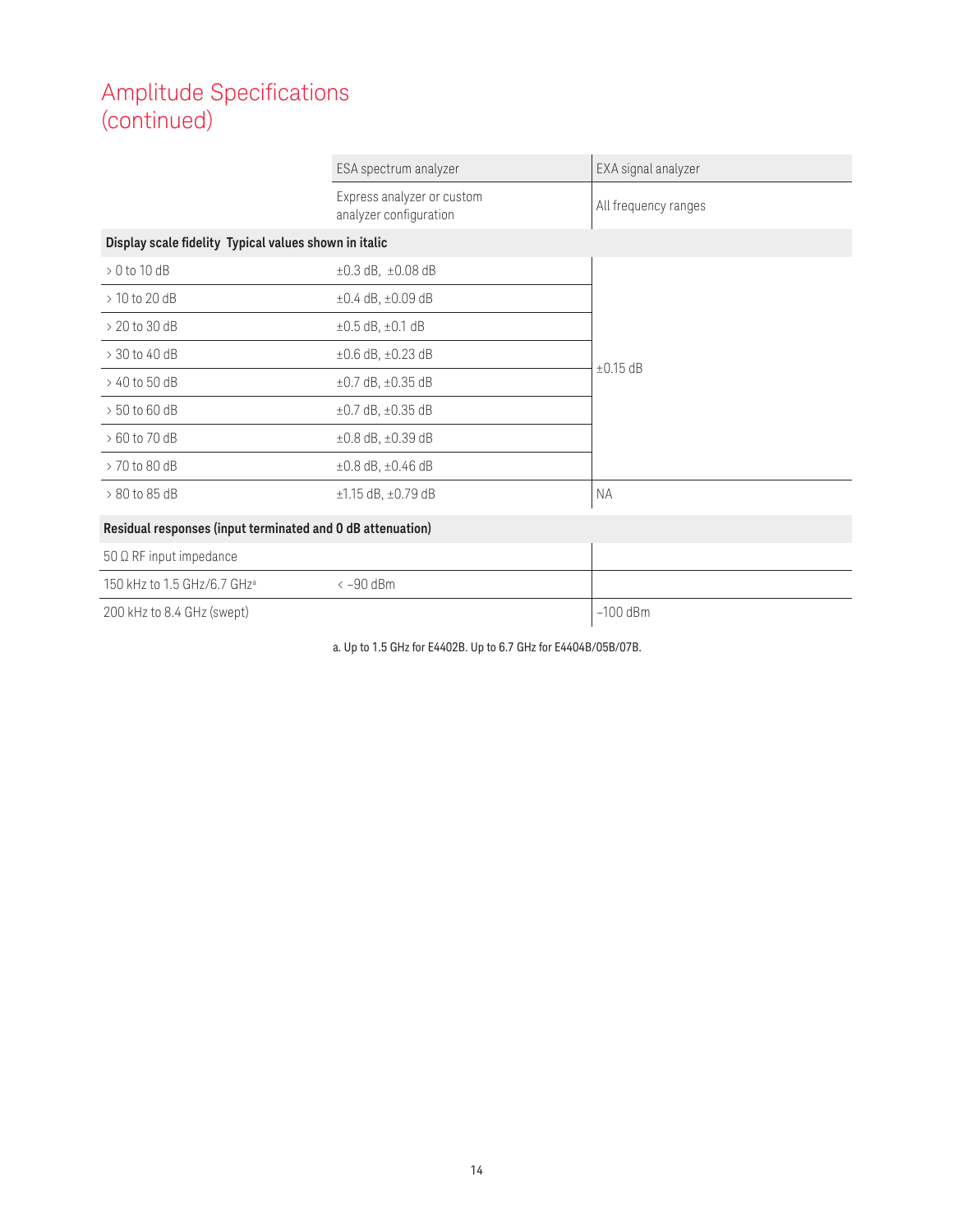### Tracking Generator

In order to gain tracking generator functionality, Option 1DN or express analyzer Option STG must be ordered with an ESA-E spectrum analyzer. Tracking generator functionality is not available on the EXA signal analyzer.

EXA offers Option ESC (external source control) for the scaler stimulusresponse tests.

For other low cost tracking generator alternatives to the ESA spectrum analyzer customers should consider one of the following instruments:

- N9000A CXA signal analyzer
- N9340A handheld RF
- spectrum analyzer
- N9320B RF spectrum analyzer

Tracking generator specifications (Options 1DN and STG)

|                                         | E4402B/04B/05B/07B                                   |
|-----------------------------------------|------------------------------------------------------|
| Frequency range                         | 9 kHz to 3.0 GHz                                     |
| RBW range                               | 1 kHz to 5 MHz                                       |
| Output power level range                | $-2$ to $-66$ dBm                                    |
| Output vernier range                    | 8 dB                                                 |
| Output attenuator range                 | 0 to 56 dB, 8 dB steps                               |
| <b>Output flatness</b>                  |                                                      |
| 9 kHz to 10 MHz                         | ±3.0dB                                               |
| 10 MHz to 3.0 GHz                       | ±2.0dB                                               |
| Effective source match (characteristic) |                                                      |
|                                         | < 2.0:1 (0 dB attenuator)                            |
|                                         | < 1.5:1 (8 dB attenuator)                            |
| Spurious output                         |                                                      |
| 20 kHz to 3 GHz (-1 dBm output)         | $<-25$ dBc                                           |
| Non-harmonic spurs                      |                                                      |
| 9 kHz to 2 GHz                          | $<-27$ dBc                                           |
| $2$ to $3$ GHz                          | $<-23$ dBc                                           |
| <b>Dynamic range</b>                    | Maximum output power - displayed average noise level |
| Output power sweep range                | (-10 to -2 dBm) - (source attenuator setting)        |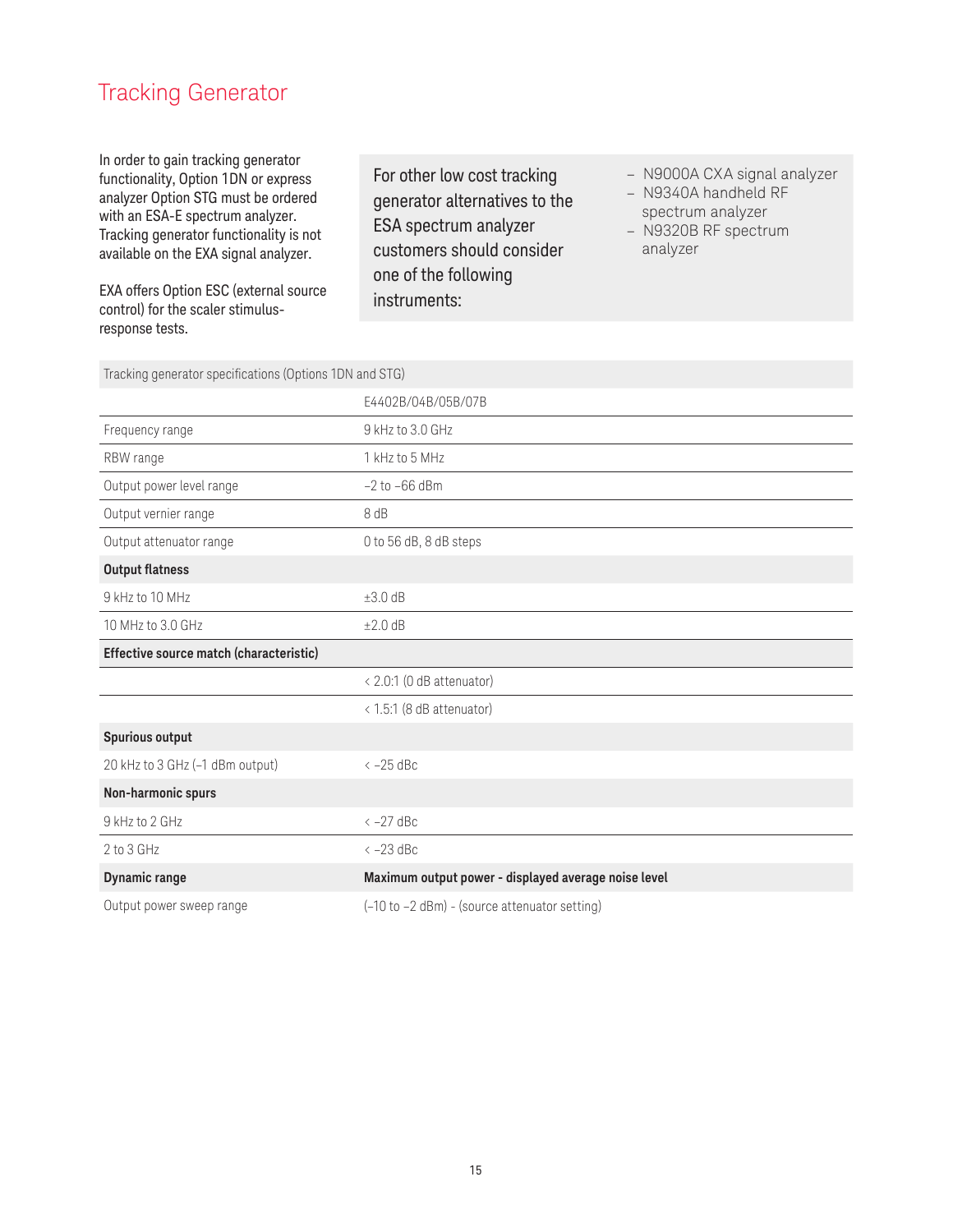#### Quasi-Peak Detector

Add a quasi-peak detector, Option AYQ, to the ESA-E custom analyzer configuration. Option AYQ also includes FM demodulation capability. The quasipeak detector displays the quasi-peak amplitude of a pulse radio frequency on continuous wave signals. Amplitude response conforms to Publication 16 of the Comite International Special des Perturbations Radioelectrique (CISPR) Section 1, Clause 2, as indicated in the relative quasi-peak response table.

The EXA signal analyzer gains quasi-peak functionality with Option EMC. For more information refer to the EXA Specification Guide literature number: N9010-90012.

ESA Custom configuration with Option AYQ (requires Option 1DR)

Relative quasi-peak response to a CISPR pulse (dB)

| Pulse repetition frequency (Hz) |                                 |                                 |                               |
|---------------------------------|---------------------------------|---------------------------------|-------------------------------|
|                                 | 120 kHz EMI BW<br>0.03 to 1 GHz | 9 kHz EMI BW<br>0.150 to 30 MHz | 200 Hz EMI BW<br>9 to 150 kHz |
| 1000                            | $+8.0 \pm 1.0$                  | $+4.5 \pm 1.0$                  | <b>NA</b>                     |
| 100                             | 0 dB reference <sup>a</sup>     | 0 dB reference <sup>a</sup>     | $+4.0 \pm 1.0$                |
| 60                              | <b>NA</b>                       | <b>NA</b>                       | $+3.0 \pm 1.0$                |
| 25                              | <b>NA</b>                       | <b>NA</b>                       | 0 dB reference <sup>a</sup>   |
| 20                              | $-9.0 \pm 1.0$                  | $-6.5 \pm 1.0$                  | NA.                           |
| 10                              | $-14 + 1.5$                     | $-10.0 \pm 1.5$                 | $-4.0 \pm 1.0$                |
| 5                               | <b>NA</b>                       | <b>NA</b>                       | $-7.5 \pm 1.5$                |
| $\overline{2}$                  | $-26 \pm 2.0$                   | $-20.5 \pm 2.0$                 | $-13.0 \pm 2.0$               |
| 1                               | <b>NA</b>                       | $-22.5 \pm 2.0$                 | $-17.0 \pm 2.0$               |
| Isolated pulse                  | NA.                             | $-23.5 \pm 2.0$                 | $-19.0 \pm 2.0$               |

a. Reference pulse amplitude accuracy relative a 66 μV CW signal < 1.5 dB as specified in CISPR Pub 16 CISPR reference pulse: 0.44 μVs for 30 MHz to 1 GHz, 0.316 μVs for 150 kHz to 30 MHz, 13.5 μVs for 9 kHz to 150 kHz.

#### **Pulse repetition frequency (Hz)**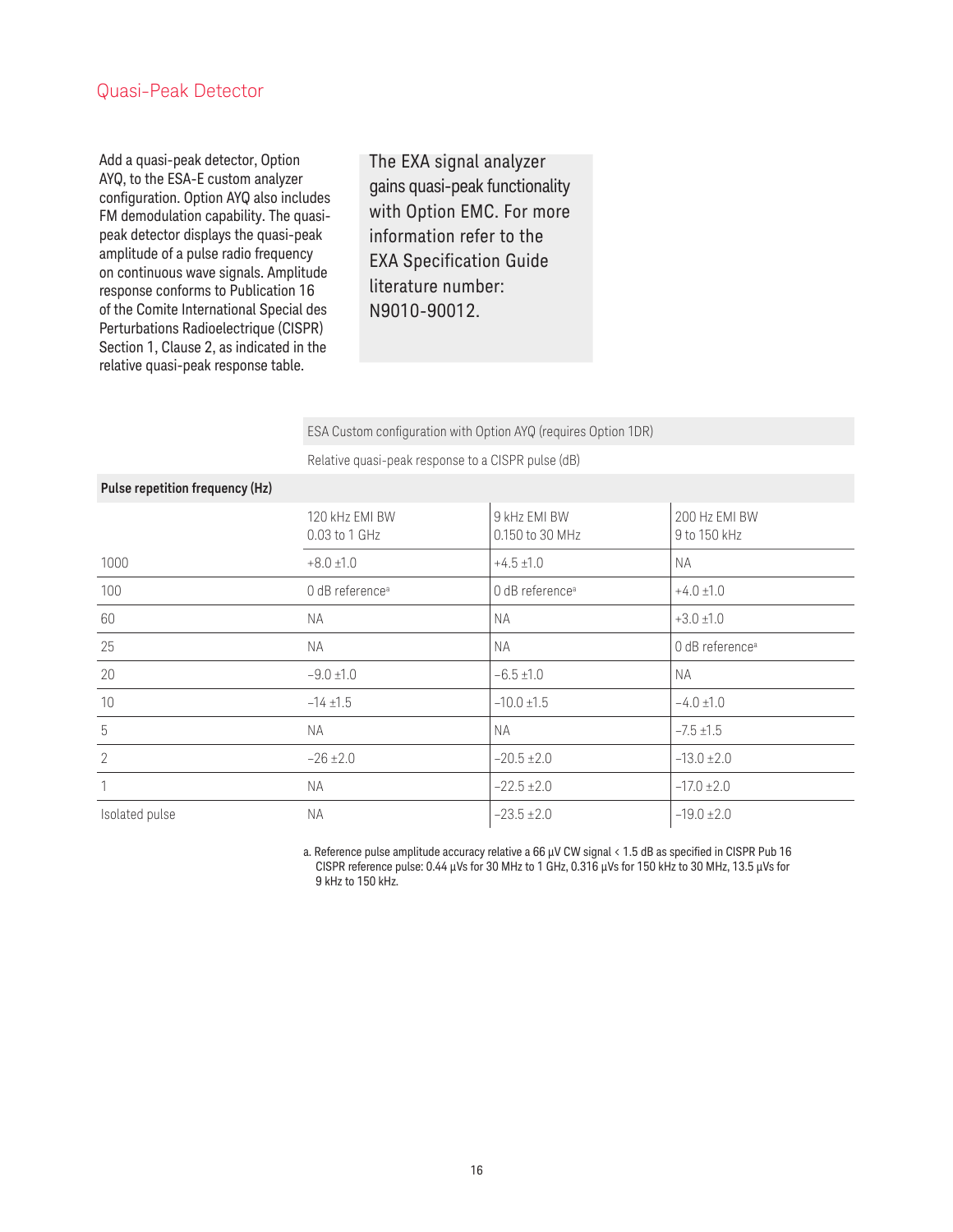# General Specifications

|                                 | ESA-E spectrum analyzer                                                                                                                                                                                                  | EXA signal analyzer                                                                                                                                                                                                                                                                                |
|---------------------------------|--------------------------------------------------------------------------------------------------------------------------------------------------------------------------------------------------------------------------|----------------------------------------------------------------------------------------------------------------------------------------------------------------------------------------------------------------------------------------------------------------------------------------------------|
|                                 | E4402B/E4404B/E4405B/E4407B                                                                                                                                                                                              | All frequency ranges                                                                                                                                                                                                                                                                               |
| Temperature range               |                                                                                                                                                                                                                          |                                                                                                                                                                                                                                                                                                    |
| Operating                       | 0 to +55 $^{\circ}$ C                                                                                                                                                                                                    | 0 to +55 $^{\circ}$ C                                                                                                                                                                                                                                                                              |
| Storage                         | $-40$ to $+75$ °C                                                                                                                                                                                                        | $-40$ to $+70$ °C                                                                                                                                                                                                                                                                                  |
| Disk drive                      | 10 to $+40 °C$                                                                                                                                                                                                           | <b>NA</b>                                                                                                                                                                                                                                                                                          |
| <b>EMI</b> compatibility        |                                                                                                                                                                                                                          |                                                                                                                                                                                                                                                                                                    |
|                                 | Conducted and radiated interference is in compli-<br>ance with CISPR Pub. 11/1990 Group 1 Class A.<br>Conducted and radiated interference is in compli-<br>ance with CISPR Pub. 11/1990 Group 1 Class Ba<br>(Option 060) | Complies with European EMC Directive 2004/1<br>08/EC<br>IEC/EN 61326-1 or IEC/EN 61326-2-1<br>CISPR Pub 11 Group 1, class A<br>AS/NZS CISPR 11 <sup>a</sup><br>ICES/NMB-001<br>This ISM device complies with Canadian ICES-<br>001. Cet appareil ISM est conforme a la norme<br>NMB-001 du Canada. |
| <b>Military specifications</b>  |                                                                                                                                                                                                                          |                                                                                                                                                                                                                                                                                                    |
|                                 | Type tested to the environmental specifications of<br>MIL-PRF-28800F Class 3                                                                                                                                             | Test methods are aligned with IEC 60068-2 and<br>levels are similar to MIL-PRF-28800F Class 3                                                                                                                                                                                                      |
| <b>Power requirements</b>       |                                                                                                                                                                                                                          |                                                                                                                                                                                                                                                                                                    |
| AC operation on (line  )        | 90 to 132 Vrms, 47 to 440 Hz<br>195 to 250 V rms, 47 to 66 Hz<br>Power consumption < 300 W                                                                                                                               | 100 to 120 V, 50, 60 or 400 Hz<br>220 to 240 V, 50 or 60 Hz<br>Power consumption < 350 W                                                                                                                                                                                                           |
| Standby (line)                  | Power consumption < 5 W                                                                                                                                                                                                  | Power consumption < 20 W                                                                                                                                                                                                                                                                           |
| DC operation                    | 12 to 20 Vdc, < 200 W power consumption                                                                                                                                                                                  | <b>NA</b>                                                                                                                                                                                                                                                                                          |
| Data storage (nominal)          |                                                                                                                                                                                                                          |                                                                                                                                                                                                                                                                                                    |
| Internal <sup>b</sup>           | 200 traces or states/8.0 MB                                                                                                                                                                                              |                                                                                                                                                                                                                                                                                                    |
| External                        | 3.5" in, 1.44 MB, MS-DOS                                                                                                                                                                                                 | 80 GB<br>Supports USB 2.0-compatible memory device                                                                                                                                                                                                                                                 |
| Memory usage (nominal)          |                                                                                                                                                                                                                          |                                                                                                                                                                                                                                                                                                    |
| State                           | 16 kB <sup>c</sup>                                                                                                                                                                                                       |                                                                                                                                                                                                                                                                                                    |
| State plus 401- point trace     | 20 kB <sup>c</sup>                                                                                                                                                                                                       |                                                                                                                                                                                                                                                                                                    |
| Display resolution <sup>d</sup> | 640 x 480                                                                                                                                                                                                                | 1024 x 768                                                                                                                                                                                                                                                                                         |

a. Meeting Class A performance during DC operation.

b. For serial numbers < US414400 or MY41440000, 1 MB without Option B72, 8 Mb with Option B72.

c. 401 sweep points. The size of a state will increase depending on the installed application(s).

d. The ESA-E LCD display is manufactured using high precision technology. However, there may be up to six bright points (white, blue, red or green in color) that constantly appear on the LCD screen. These points are normal in the manufacturing process and do not affect the measurement integrity of the product in any way.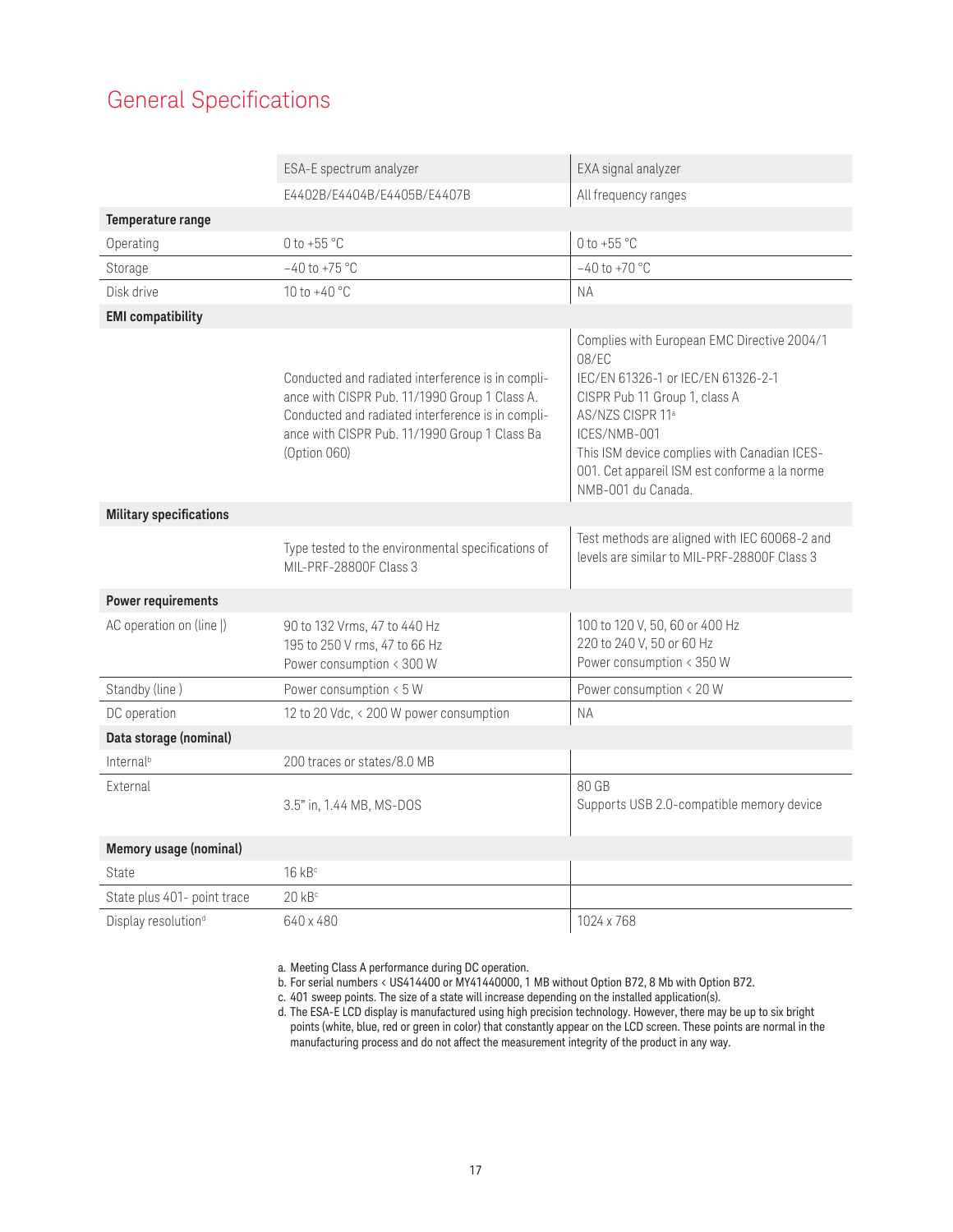# General Specifications (continued)

|                                                           | ESA-E spectrum analyzer                                                     |                          | EXA signal analyzer                                              |
|-----------------------------------------------------------|-----------------------------------------------------------------------------|--------------------------|------------------------------------------------------------------|
| Inputs/Outputs                                            |                                                                             |                          |                                                                  |
| Front panel                                               |                                                                             |                          |                                                                  |
| Input RF                                                  | 50 Ω type N (f), or 50 Ω APC 3.5 (m) (Option BAB)                           |                          | $50 \Omega$ type N (f)                                           |
| Probe power                                               | + 15 Vdc, -12.6 Vdc at 150 mA maximum (characteristic/<br>nominal)          |                          | +15 Vdc, -12.6 Vdc at 150 mA maximum<br>(characteristic/nominal) |
| External keyboard                                         | 6-pin mini-DIN, PC keyboards<br>(for entering screen titles and file names) |                          | Compatible with USB 2.0                                          |
| Rear panel                                                |                                                                             |                          |                                                                  |
| 10 MHz REF OUT                                            | 50 $\Omega$ BNC (f), $> 0$ dBm (characteristic)                             |                          | $50 \Omega$ BNC (f), nominal                                     |
| 10 MHz REF IN                                             | 50 $\Omega$ BNC (f), -15 to +10 dBm (characteristic)                        |                          | $50 \Omega$ BNC (f), nominal                                     |
| GATE TRIG/EXT TRIG IN                                     | BNC (f), 5 V TTL                                                            |                          | BNC (f), 5 V TTL                                                 |
| GATE/HI SWP OUT                                           | BNC (f), 5 V TTL                                                            |                          | <b>NA</b>                                                        |
| VGA OUTPUT                                                | VGA compatible monitor,<br>15-pin mini D-SUB                                |                          | VGA compatible monitor,<br>15-pin mini D-SUB                     |
| <b>Interfaces</b>                                         |                                                                             |                          |                                                                  |
| GPIB interface IEEE-488 bus<br>connector                  | Option A4H                                                                  |                          | Standard                                                         |
| Serial interface                                          | Option 1AX, RS-232, 9-pin D-SUB (m)                                         |                          | <b>NA</b>                                                        |
| Parallel interface                                        | Option A4H or 1AX<br>25-pin D-SUB (f) printer port only                     |                          | <b>NA</b>                                                        |
| I/O connectivity software                                 |                                                                             |                          |                                                                  |
|                                                           | <b>IO Libraries Suite</b><br>(www.keysight.com/find/iosuite)                |                          | IO Libraries Suite<br>(www.keysight.com/find/iosuite)            |
| <b>Dimensions</b>                                         |                                                                             |                          |                                                                  |
| Width to outside of instrument 416 mm (16.4 in)<br>handle |                                                                             |                          | 426 mm (16.8 in)                                                 |
| Overall height                                            | 222 mm (8.75 in)                                                            |                          | 177 mm (7.0 in)                                                  |
| Depth from front frame to rear<br>frame                   | 409 mm (16.1 in)                                                            |                          | 368 mm (14.5 in)                                                 |
| Weight                                                    |                                                                             |                          |                                                                  |
|                                                           | E4402B                                                                      | E4404B/E4405B/<br>E4407B | All EXA signal analyzers                                         |
| Instrument                                                | 15.5 kg (34.2 lbs)                                                          | 17.1 kg (37.7 lbs)       | 16 kg (35 lbs) nominal                                           |
| Shipping                                                  | 27.4 kg (60.4 lbs)                                                          | 31.9 kg (70.3 lbs)       | 28 kg (62 lbs) nominal                                           |